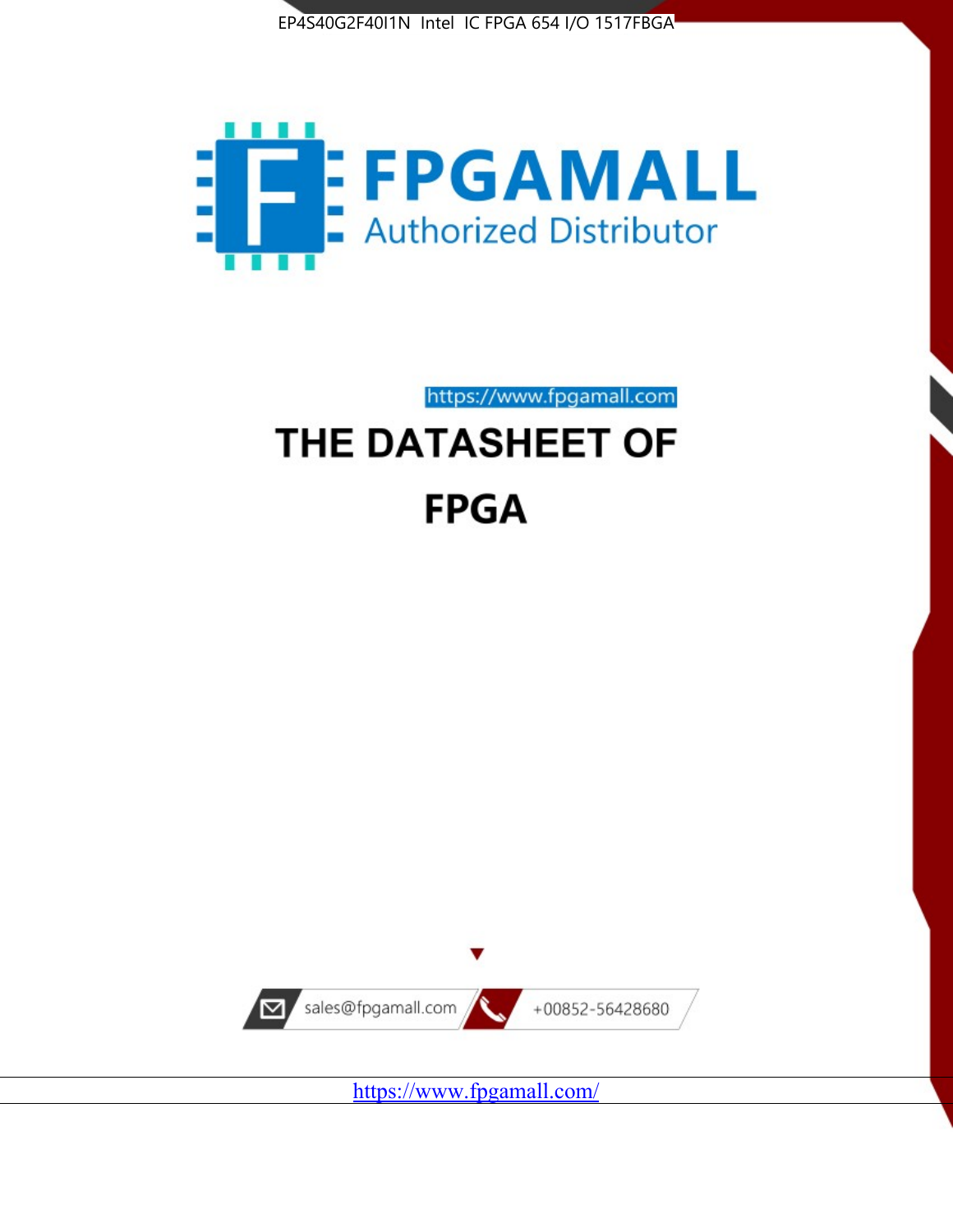EP4S40G2F40I1N Intel IC FPGA 654 I/O 1517FBGA



# **1. Overview for the Stratix IV Device Family**

**SIV51001-3.5**

Altera® Stratix® IV FPGAs deliver a breakthrough level of system bandwidth and power efficiency for high-end applications, allowing you to innovate without compromise. Stratix IV FPGAs are based on the Taiwan Semiconductor Manufacturing Company (TSMC) 40-nm process technology and surpass all other high-end FPGAs, with the highest logic density, most transceivers, and lowest power requirements.

The Stratix IV device family contains three optimized variants to meet different application requirements:

- Stratix IV E (Enhanced) FPGAs—up to 813,050 logic elements (LEs), 33,294 kilobits (Kb) RAM, and 1,288 18 x 18 bit multipliers
- Stratix IV GX transceiver FPGAs—up to 531,200 LEs, 27,376 Kb RAM, 1,288 18 x 18-bit multipliers, and 48 full-duplex clock data recovery (CDR)-based transceivers at up to 8.5 Gbps
- Stratix IV GT—up to 531,200 LEs, 27,376 Kb RAM, 1,288 18 x 18-bit multipliers, and 48 full-duplex CDR-based transceivers at up to 11.3 Gbps

The complete Altera high-end solution includes the lowest risk, lowest total cost path to volume using HardCopy® IV ASICs for all the family variants, a comprehensive portfolio of application solutions customized for end-markets, and the industry leading Quartus® II software to increase productivity and performance.

f For information about upcoming Stratix IV device features, refer to the *[Upcoming](http://www.altera.com/literature/hb/stratix-iv/uf01001.pdf?GSA_pos=2&WT.oss_r=1&WT.oss=upcoming)  [Stratix IV Device Features](http://www.altera.com/literature/hb/stratix-iv/uf01001.pdf?GSA_pos=2&WT.oss_r=1&WT.oss=upcoming)* document.

f For information about changes to the currently published *Stratix IV Device Handbook*, refer to the *[Addendum to the Stratix IV Device Handbook](http://www.altera.com/literature/hb/stratix-iv/stx4_siv54002.pdf)* chapter.

This chapter contains the following sections:

- "Feature Summary" on page 1–2
- "Architecture Features" on page 1–6
- "Integrated Software Platform" on page 1–19
- "Ordering Information" on page 1–19

@2016 Altera Corporation. All rights reserved. ALTERA, ARRIA, CYCLONE, HARDCOPY, MAX, MEGACORE, NIOS, QUARTUS and STRATIX words and logos are trademarks of Altera Corporation and registered in the U.S. Patent and Trademark



Stratix IV Device Handbook Volume 1 January 2016

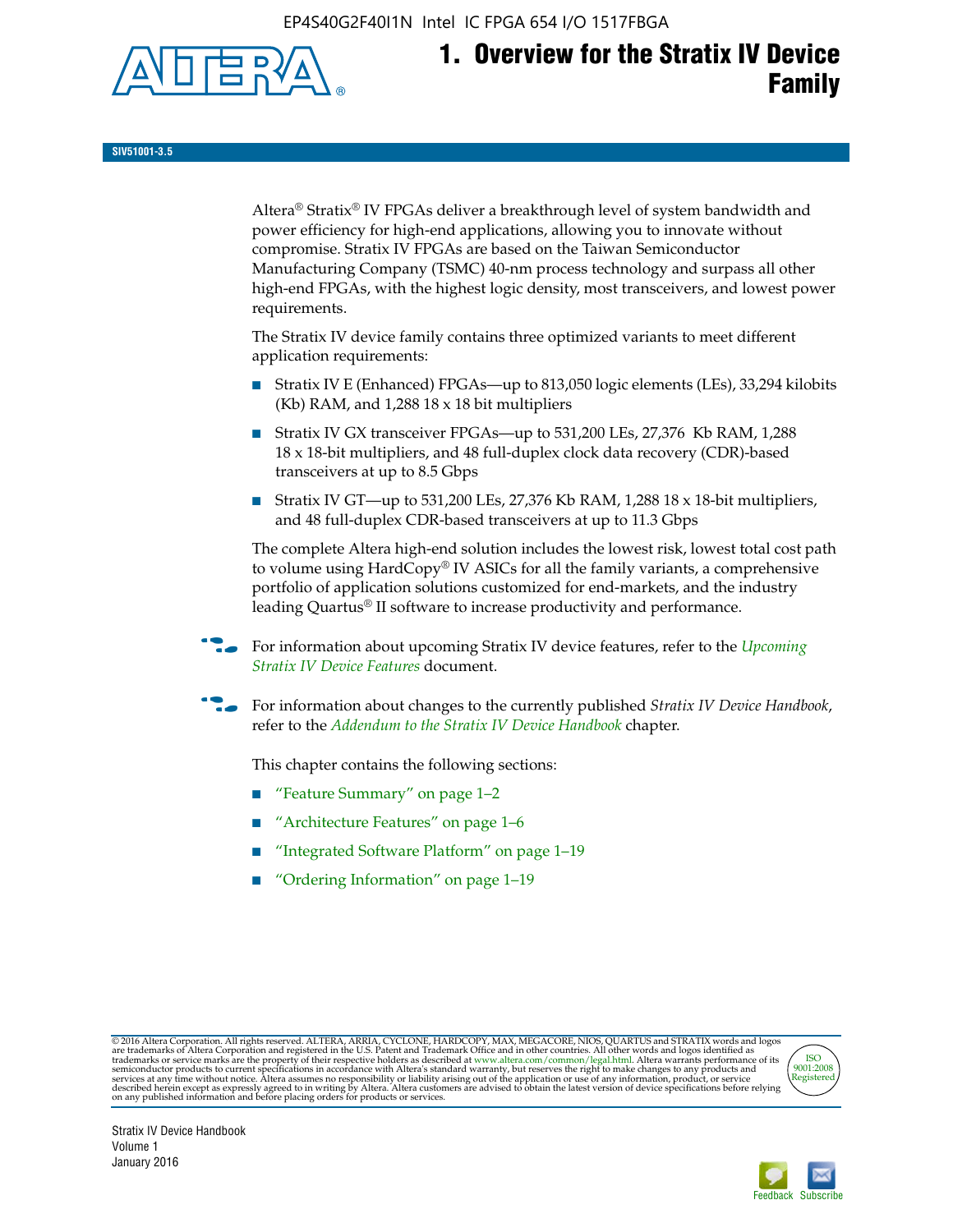# **Feature Summary**

The following list summarizes the Stratix IV device family features:

- Up to 48 full-duplex CDR-based transceivers in Stratix IV GX and GT devices supporting data rates up to 8.5 Gbps and 11.3 Gbps, respectively
- Dedicated circuitry to support physical layer functionality for popular serial protocols, such as PCI Express (PCIe) (PIPE) Gen1 and Gen2, Gbps Ethernet (GbE), Serial RapidIO, SONET/SDH, XAUI/HiGig, (OIF) CEI-6G, SD/HD/3G-SDI, Fibre Channel, SFI-5, and Interlaken
- Complete PCIe protocol solution with embedded PCIe hard IP blocks that implement PHY-MAC layer, Data Link layer, and Transaction layer functionality

**For more information, refer to the** *[IP Compiler for PCI Express User Guide](http://www.altera.com/literature/ug/ug_pci_express.pdf)***.** 

- Programmable transmitter pre-emphasis and receiver equalization circuitry to compensate for frequency-dependent losses in the physical medium
- Typical physical medium attachment (PMA) power consumption of 100 mW at 3.125 Gbps and 135 mW at 6.375 Gbps per channel
- 72,600 to 813,050 equivalent LEs per device
- 7,370 to 33,294 Kb of enhanced TriMatrix memory consisting of three RAM block sizes to implement true dual-port memory and FIFO buffers
- High-speed digital signal processing (DSP) blocks configurable as 9 x 9-bit,  $12 \times 12$ -bit,  $18 \times 18$ -bit, and  $36 \times 36$ -bit full-precision multipliers at up to 600 MHz
- Up to 16 global clocks (GCLK), 88 regional clocks (RCLK), and 132 periphery clocks (PCLK) per device
- Programmable power technology that minimizes power while maximizing device performance
- Up to 1,120 user I/O pins arranged in 24 modular I/O banks that support a wide range of single-ended and differential I/O standards
- Support for high-speed external memory interfaces including DDR, DDR2, DDR3 SDRAM, RLDRAM II, QDR II, and QDR II+ SRAM on up to 24 modular I/O banks
- High-speed LVDS I/O support with serializer/deserializer (SERDES), dynamic phase alignment (DPA), and soft-CDR circuitry at data rates up to 1.6 Gbps
- Support for source-synchronous bus standards, including SGMII, GbE, SPI-4 Phase 2 (POS-PHY Level 4), SFI-4.1, XSBI, UTOPIA IV, NPSI, and CSIX-L1
- Pinouts for Stratix IV E devices designed to allow migration of designs from Stratix III to Stratix IV E with minimal PCB impact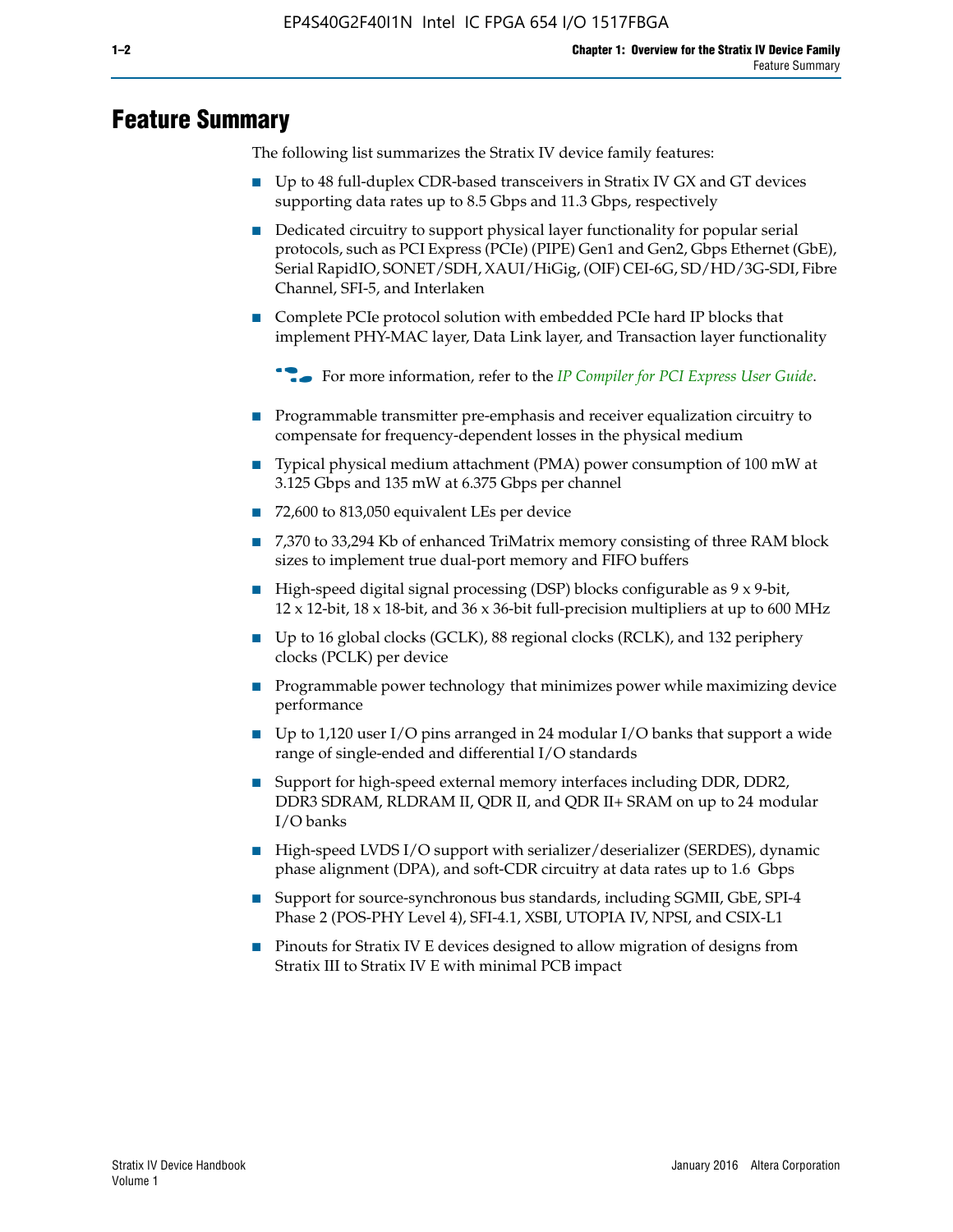# **Stratix IV GX Devices**

Stratix IV GX devices provide up to 48 full-duplex CDR-based transceiver channels per device:

- Thirty-two out of the 48 transceiver channels have dedicated physical coding sublayer (PCS) and physical medium attachment (PMA) circuitry and support data rates between 600 Mbps and 8.5 Gbps
- The remaining 16 transceiver channels have dedicated PMA-only circuitry and support data rates between 600 Mbps and 6.5 Gbps
- **1 The actual number of transceiver channels per device varies with device selection. For** more information about the exact transceiver count in each device, refer to Table 1–1 on page 1–11.
- 1 For more information about transceiver architecture, refer to the *[Transceiver](http://www.altera.com/literature/hb/stratix-iv/stx4_siv52001.pdf)  [Architecture in Stratix IV Devices](http://www.altera.com/literature/hb/stratix-iv/stx4_siv52001.pdf)* chapter.

Figure 1–1 shows a high-level Stratix IV GX chip view.

#### **Figure 1–1. Stratix IV GX Chip View** *(1)*



#### **Note to Figure 1–1:**

(1) Resource counts vary with device selection, package selection, or both.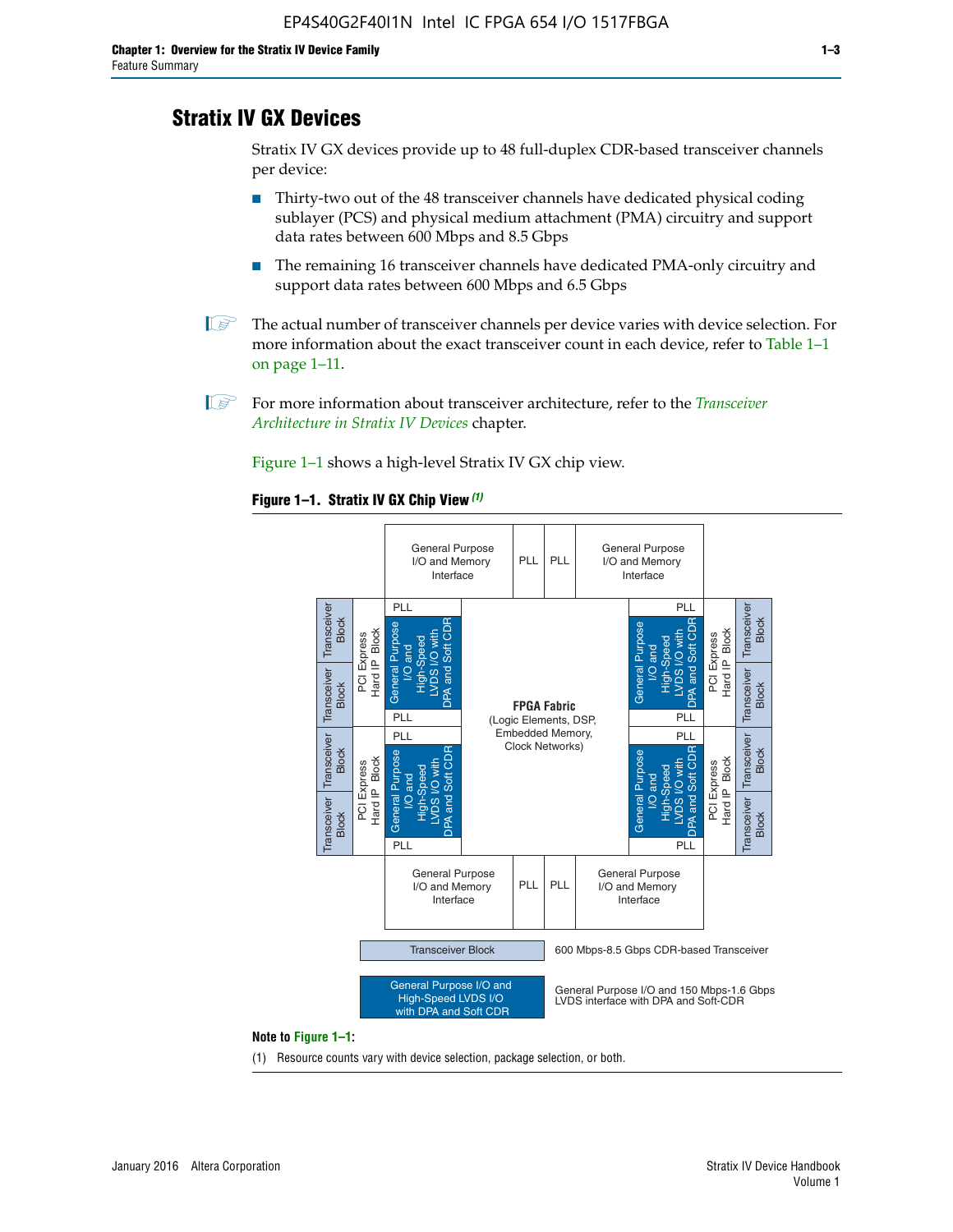# **Stratix IV E Device**

Stratix IV E devices provide an excellent solution for applications that do not require high-speed CDR-based transceivers, but are logic, user I/O, or memory intensive.

Figure 1–2 shows a high-level Stratix IV E chip view.





#### **Note to Figure 1–2:**

(1) Resource counts vary with device selection, package selection, or both.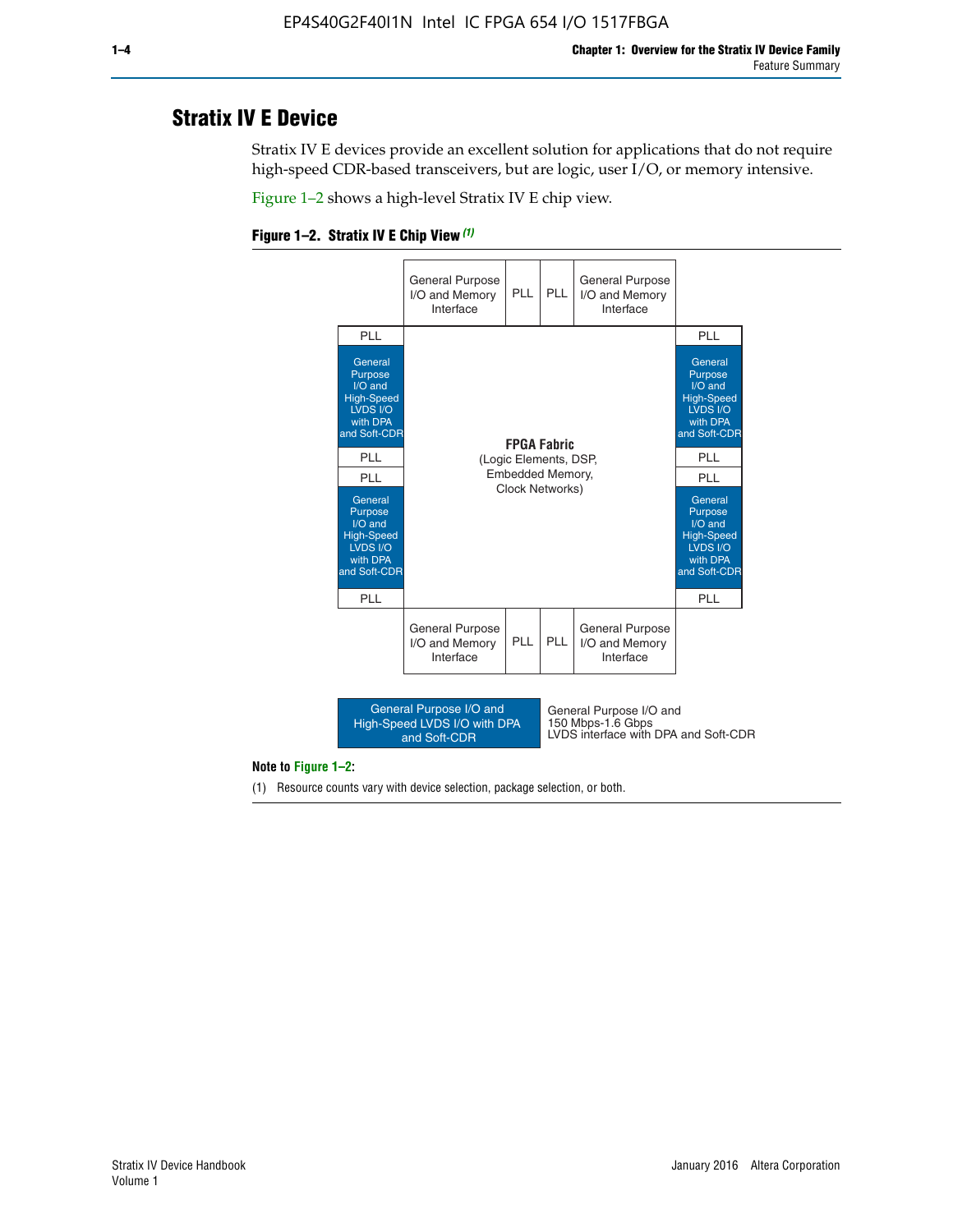# **Stratix IV GT Devices**

Stratix IV GT devices provide up to 48 CDR-based transceiver channels per device:

- Thirty-two out of the 48 transceiver channels have dedicated PCS and PMA circuitry and support data rates between 600 Mbps and 11.3 Gbps
- The remaining 16 transceiver channels have dedicated PMA-only circuitry and support data rates between 600 Mbps and 6.5 Gbps
- **1** The actual number of transceiver channels per device varies with device selection. For more information about the exact transceiver count in each device, refer to Table 1–7 on page 1–16.
- $\mathbb{I}$  For more information about Stratix IV GT devices and transceiver architecture, refer to the *[Transceiver Architecture in Stratix IV Devices](http://www.altera.com/literature/hb/stratix-iv/stx4_siv52001.pdf)* chapter.

Figure 1–3 shows a high-level Stratix IV GT chip view.





(1) Resource counts vary with device selection, package selection, or both.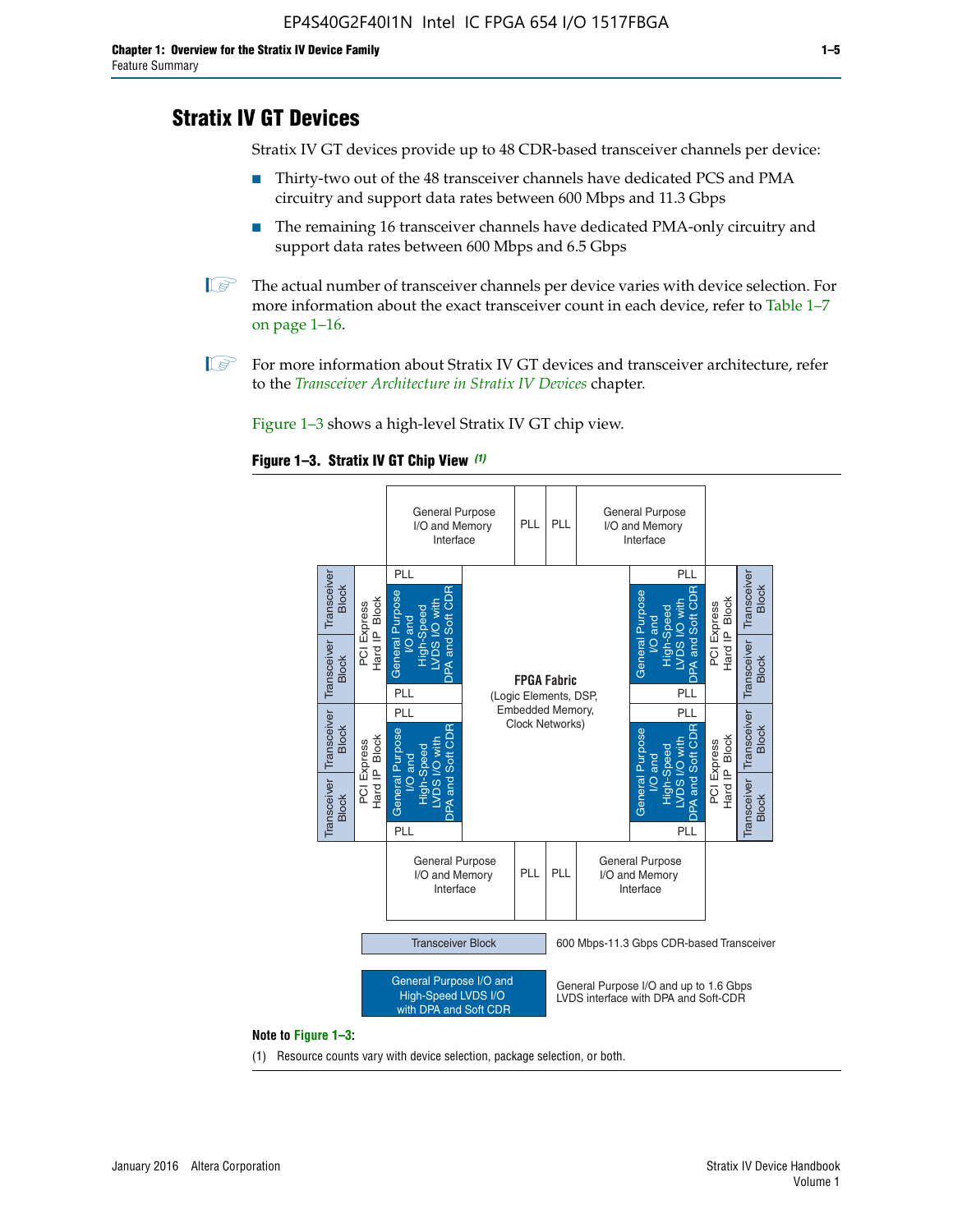# **Architecture Features**

The Stratix IV device family features are divided into high-speed transceiver features and FPGA fabric and I/O features.

 $\mathbb{I}$  The high-speed transceiver features apply only to Stratix IV GX and Stratix IV GT devices.

# **High-Speed Transceiver Features**

The following sections describe high-speed transceiver features for Stratix IV GX and GT devices.

### **Highest Aggregate Data Bandwidth**

Up to 48 full-duplex transceiver channels supporting data rates up to 8.5 Gbps in Stratix IV GX devices and up to 11.3 Gbps in Stratix IV GT devices.

### **Wide Range of Protocol Support**

Physical layer support for the following serial protocols:

- Stratix IV GX—PCIe Gen1 and Gen2, GbE, Serial RapidIO, SONET/SDH, XAUI/HiGig, (OIF) CEI-6G, SD/HD/3G-SDI, Fibre Channel, SFI-5, GPON, SAS/SATA, HyperTransport 1.0 and 3.0, and Interlaken
- Stratix IV GT—40G/100G Ethernet, SFI-S, Interlaken, SFI-5.1, Serial RapidIO, SONET/SDH, XAUI/HiGig, (OIF) CEI-6G, 3G-SDI, and Fibre Channel
- Extremely flexible and easy-to-configure transceiver data path to implement proprietary protocols
- PCIe Support
	- Complete PCIe Gen1 and Gen2 protocol stack solution compliant to PCI Express base specification 2.0 that includes PHY-MAC, Data Link, and transaction layer circuitry embedded in PCI Express hard IP blocks
	- **For more information, refer to the [PCI Express Compiler User Guide](http://www.altera.com/literature/ug/ug_pci_express.pdf).**
	- Root complex and end-point applications
	- $x1, x4,$  and  $x8$  lane configurations
	- PIPE 2.0-compliant interface
	- Embedded circuitry to switch between Gen1 and Gen2 data rates
	- Built-in circuitry for electrical idle generation and detection, receiver detect, power state transitions, lane reversal, and polarity inversion
	- 8B/10B encoder and decoder, receiver synchronization state machine, and ± 300 parts per million (ppm) clock compensation circuitry
	- Transaction layer support for up to two virtual channels (VCs)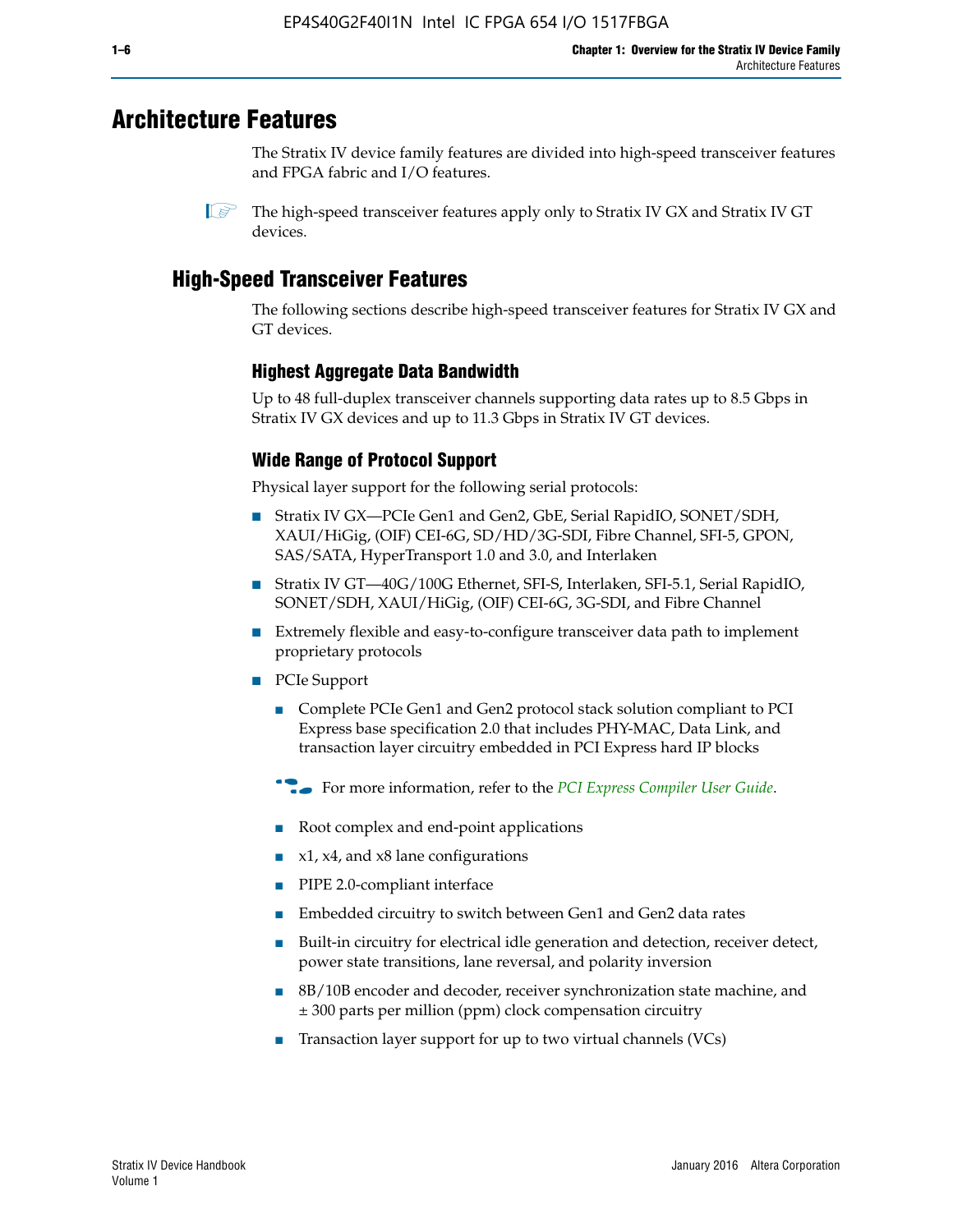- XAUI/HiGig Support
	- Compliant to IEEE802.3ae specification
	- **■** Embedded state machine circuitry to convert XGMII idle code groups  $(|11|)$ to and from idle ordered sets  $(|A|, |K|, |R|)$  at the transmitter and receiver, respectively
	- 8B/10B encoder and decoder, receiver synchronization state machine, lane deskew, and  $\pm 100$  ppm clock compensation circuitry
- GbE Support
	- Compliant to IEEE802.3-2005 specification
	- Automatic idle ordered set  $(111/112/1)$  generation at the transmitter, depending on the current running disparity
	- 8B/10B encoder and decoder, receiver synchronization state machine, and ± 100 ppm clock compensation circuitry
- Support for other protocol features such as MSB-to-LSB transmission in SONET/SDH configuration and spread-spectrum clocking in PCIe configurations

#### **Diagnostic Features**

- Serial loopback from the transmitter serializer to the receiver CDR for transceiver PCS and PMA diagnostics
- Reverse serial loopback pre- and post-CDR to transmitter buffer for physical link diagnostics
- Loopback master and slave capability in PCI Express hard IP blocks
- **For more information, refer to the** *[PCI Express Compiler User Guide](http://www.altera.com/literature/ug/ug_pci_express.pdf)***.**

#### **Signal Integrity**

Stratix IV devices simplify the challenge of signal integrity through a number of chip, package, and board-level enhancements to enable efficient high-speed data transfer into and out of the device. These enhancements include:

- Programmable 3-tap transmitter pre-emphasis with up to 8,192 pre-emphasis levels to compensate for pre-cursor and post-cursor inter-symbol interference (ISI)
- Up to 900% boost capability on the first pre-emphasis post-tap
- User-controlled and adaptive 4-stage receiver equalization with up to 16 dB of high-frequency gain
- On-die power supply regulators for transmitter and receiver phase-locked loop (PLL) charge pump and voltage controlled oscillator (VCO) for superior noise immunity
- On-package and on-chip power supply decoupling to satisfy transient current requirements at higher frequencies, thereby reducing the need for on-board decoupling capacitors
- Calibration circuitry for transmitter and receiver on-chip termination (OCT) resistors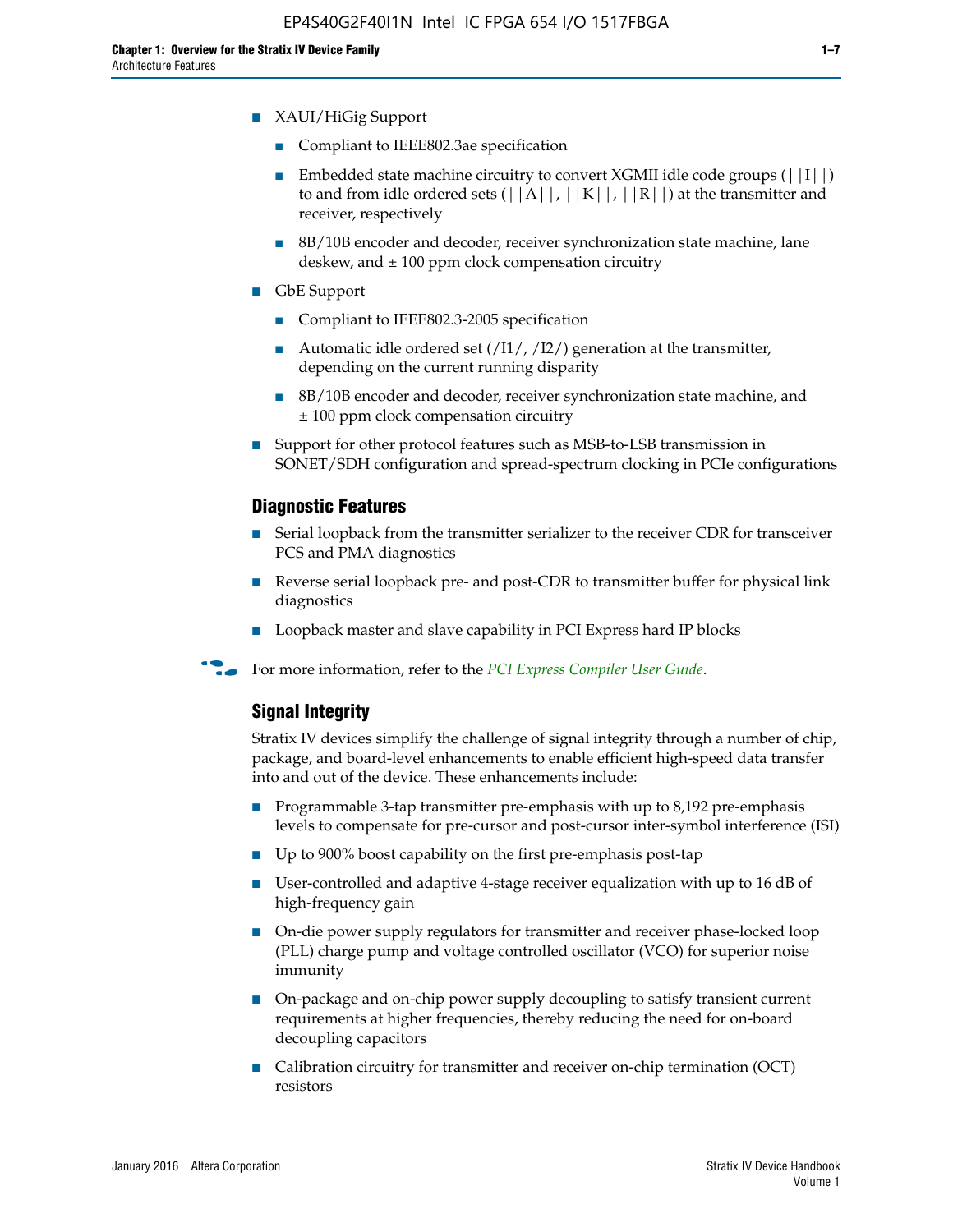# **FPGA Fabric and I/O Features**

The following sections describe the Stratix IV FPGA fabric and I/O features.

### **Device Core Features**

- Up to 531,200 LEs in Stratix IV GX and GT devices and up to 813,050 LEs in Stratix IV E devices, efficiently packed in unique and innovative adaptive logic modules (ALMs)
- Ten ALMs per logic array block (LAB) deliver faster performance, improved logic utilization, and optimized routing
- Programmable power technology, including a variety of process, circuit, and architecture optimizations and innovations
- Programmable power technology available to select power-driven compilation options for reduced static power consumption

#### **Embedded Memory**

- TriMatrix embedded memory architecture provides three different memory block sizes to efficiently address the needs of diversified FPGA designs:
	- 640-bit MLAB
	- 9-Kb M9K
	- 144-Kb M144K
- Up to 33,294 Kb of embedded memory operating at up to 600 MHz
- Each memory block is independently configurable to be a single- or dual-port RAM, FIFO, ROM, or shift register

### **Digital Signal Processing (DSP) Blocks**

- Flexible DSP blocks configurable as  $9 \times 9$ -bit,  $12 \times 12$ -bit,  $18 \times 18$ -bit, and  $36 \times 36$ -bit full-precision multipliers at up to 600 MHz with rounding and saturation capabilities
- Faster operation due to fully pipelined architecture and built-in addition, subtraction, and accumulation units to combine multiplication results
- Optimally designed to support advanced features such as adaptive filtering, barrel shifters, and finite and infinite impulse response (FIR and IIR) filters

#### **Clock Networks**

- Up to 16 global clocks and 88 regional clocks optimally routed to meet the maximum performance of 800 MHz
- Up to 112 and 132 periphery clocks in Stratix IV GX and Stratix IV E devices, respectively
- Up to 66 (16 GCLK + 22 RCLK + 28 PCLK) clock networks per device quadrant in Stratix IV GX and Stratix IV GT devices
- Up to 71 (16 GCLK + 22 RCLK + 33 PCLK) clock networks per device quadrant in Stratix IV E devices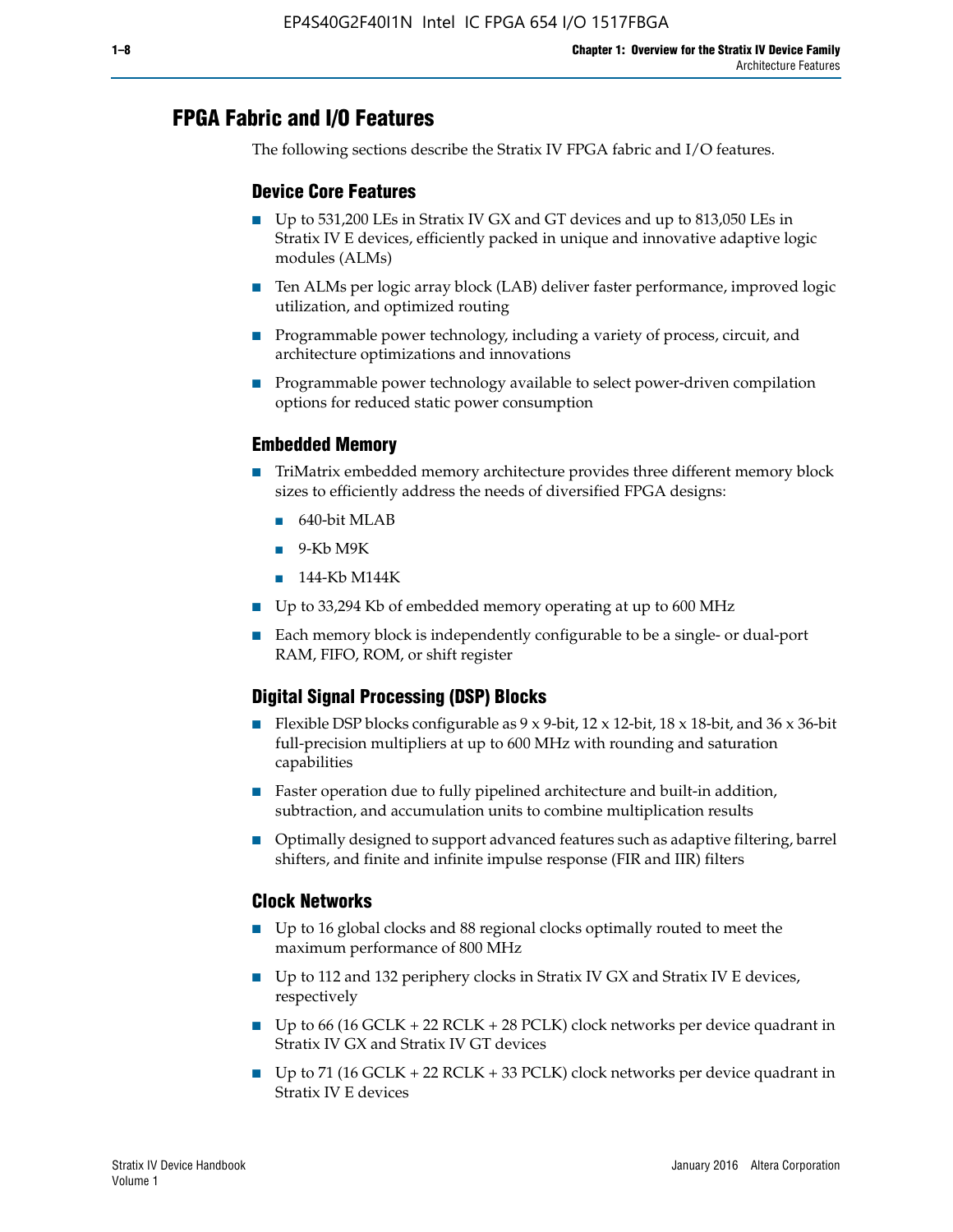### **PLLs**

- Three to 12 PLLs per device supporting spread-spectrum input tracking, programmable bandwidth, clock switchover, dynamic reconfiguration, and delay compensation
- On-chip PLL power supply regulators to minimize noise coupling

#### **I/O Features**

- Sixteen to 24 modular I/O banks per device with 24 to 48 I/Os per bank designed and packaged for optimal simultaneous switching noise (SSN) performance and migration capability
- Support for a wide range of industry I/O standards, including single-ended (LVTTL/CMOS/PCI/PCIX), differential (LVDS/mini-LVDS/RSDS), voltage-referenced single-ended and differential (SSTL/HSTL Class I/II) I/O standards
- **O**n-chip series  $(R_S)$  and on-chip parallel  $(R_T)$  termination with auto-calibration for single-ended I/Os and on-chip differential  $(R_D)$  termination for differential I/Os
- Programmable output drive strength, slew rate control, bus hold, and weak pull-up capability for single-ended I/Os
- User I/O:GND: $V_{CC}$  ratio of 8:1:1 to reduce loop inductance in the package—PCB interface
- **■** Programmable transmitter differential output voltage ( $V_{OD}$ ) and pre-emphasis for high-speed LVDS I/O

#### **High-Speed Differential I/O with DPA and Soft-CDR**

- Dedicated circuitry on the left and right sides of the device to support differential links at data rates from 150 Mbps to 1.6 Gbps
- Up to 98 differential SERDES in Stratix IV GX devices, up to 132 differential SERDES in Stratix IV E devices, and up to 47 differential SERDES in Stratix IV GT devices
- DPA circuitry at the receiver automatically compensates for channel-to-channel and channel-to-clock skew in source synchronous interfaces
- Soft-CDR circuitry at the receiver allows implementation of asynchronous serial interfaces with embedded clocks at up to 1.6 Gbps data rate (SGMII and GbE)

#### **External Memory Interfaces**

- Support for existing and emerging memory interface standards such as DDR SDRAM, DDR2 SDRAM, DDR3 SDRAM, QDRII SRAM, QDRII+ SRAM, and RLDRAM II
- DDR3 up to 1,067 Mbps/533 MHz
- Programmable DQ group widths of 4 to 36 bits (includes parity bits)
- Dynamic OCT, trace mismatch compensation, read-write leveling, and half-rate register capabilities provide a robust external memory interface solution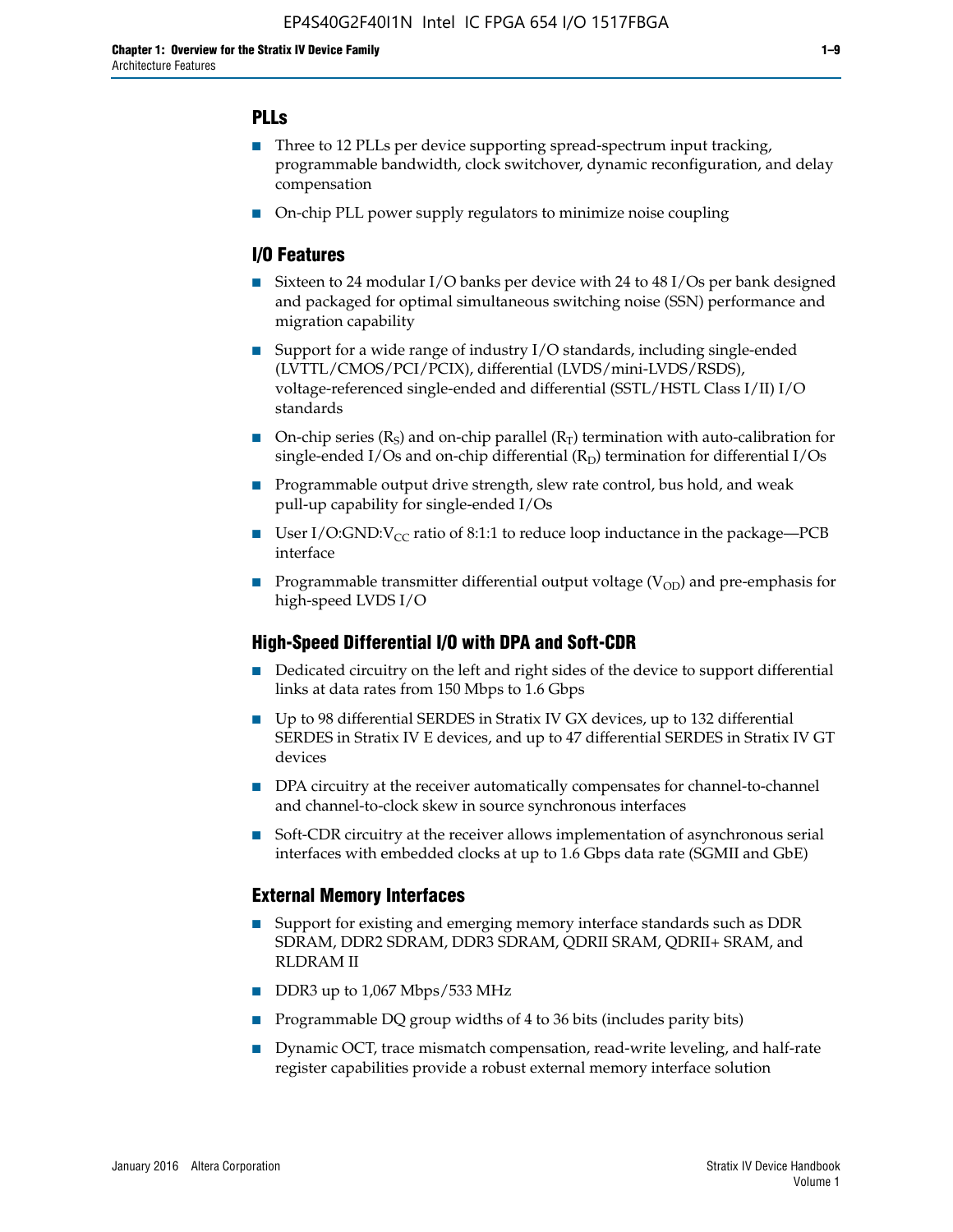### **System Integration**

- All Stratix IV devices support hot socketing
- Four configuration modes:
	- Passive Serial (PS)
	- Fast Passive Parallel (FPP)
	- Fast Active Serial (FAS)
	- JTAG configuration
- Ability to perform remote system upgrades
- 256-bit advanced encryption standard (AES) encryption of configuration bits protects your design against copying, reverse engineering, and tampering
- Built-in soft error detection for configuration RAM cells
- For more information about how to connect the PLL, external memory interfaces,  $I/O$ , high-speed differential I/O, power, and the JTAG pins to PCB, refer to the *[Stratix IV GX and Stratix IV E Device Family Pin Connection Guidelines](http://www.altera.com/literature/dp/stratix4/PCG-01005.pdf)* and the *[Stratix IV GT Device Family Pin Connection Guidelines](http://www.altera.com/literature/dp/stratix4/PCG-01006.pdf)*.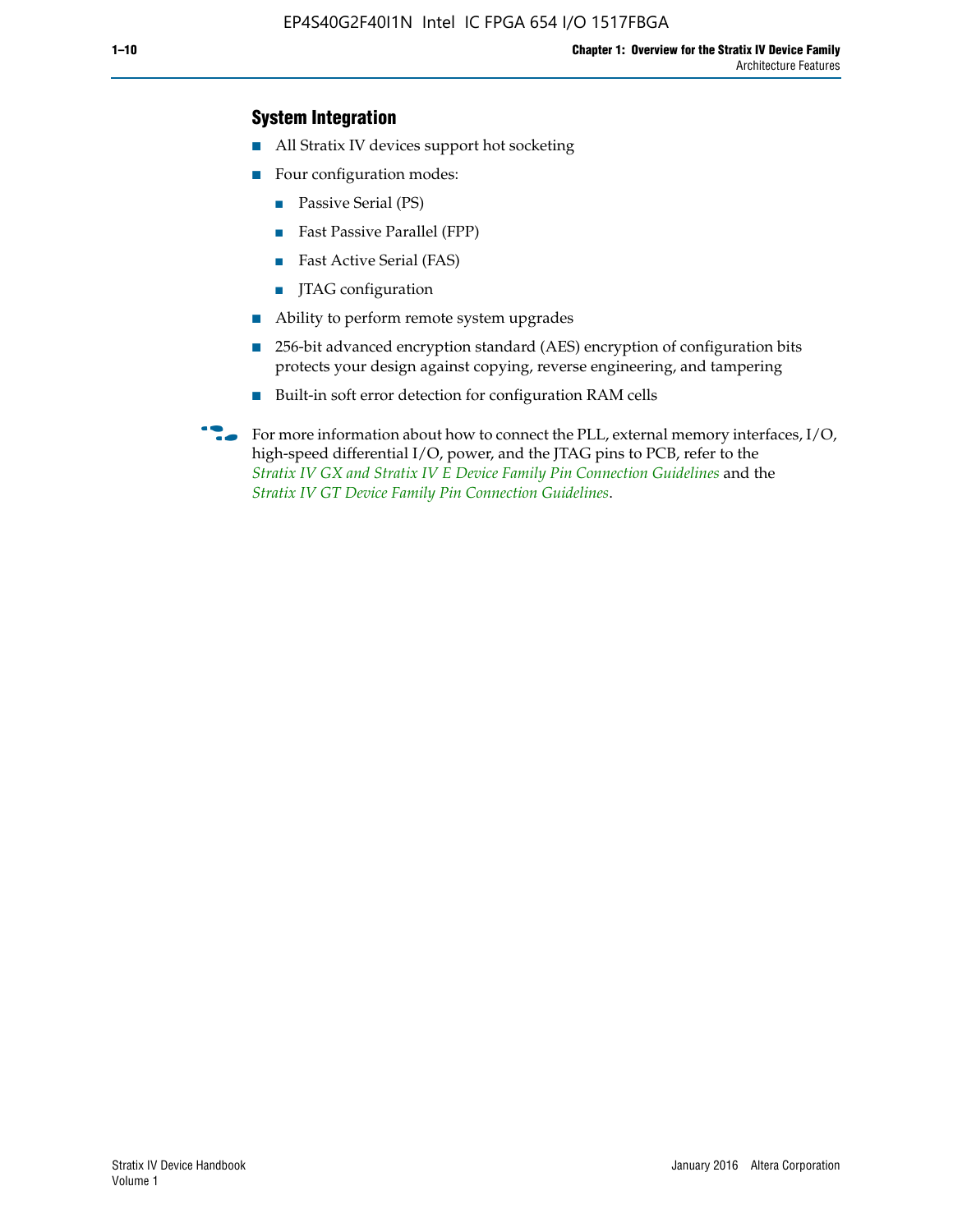#### Table 1–1 lists the Stratix IV GX device features.

## **Table 1–1. Stratix IV GX Device Features (Part 1 of 2)**

| <b>Feature</b>                                                       | EP4SGX70                       |                |                                  | <b>EP4SGX110</b> |    |                                | <b>EP4SGX180</b>               |                |       |              | <b>EP4SGX230</b>         |                          |                               |      |                | <b>EP4SGX290</b> |       |       |       |                          |                   |                | <b>EP4SGX360</b> |       |       |         | <b>EP4SGX530</b> |
|----------------------------------------------------------------------|--------------------------------|----------------|----------------------------------|------------------|----|--------------------------------|--------------------------------|----------------|-------|--------------|--------------------------|--------------------------|-------------------------------|------|----------------|------------------|-------|-------|-------|--------------------------|-------------------|----------------|------------------|-------|-------|---------|------------------|
| <b>Package</b><br><b>Option</b>                                      | F780                           | F1152          | F780                             | F1152            |    | F780                           | F1152                          |                | F1517 | F780         | F1152                    |                          | F1517                         | F780 | F1152          |                  | F1517 | F1760 | F1932 | F780                     | F1152             |                | F1517            | F1760 | F1932 | F1760   | F1932            |
| ALMs                                                                 | 29,040                         |                |                                  | 42,240           |    |                                | 70,300                         |                |       |              | 91,200                   |                          |                               |      |                | 116,480          |       |       |       |                          |                   |                | 141,440          |       |       | 212,480 |                  |
| LEs                                                                  | 72,600                         |                |                                  | 105,600          |    |                                | 175,750                        |                |       |              | 228,000                  |                          |                               |      |                | 291,200          |       |       |       |                          |                   |                | 353,600          |       |       |         | 531,200          |
| 0.6 Gbps-<br>8.5 Gbps<br>Transceivers<br>$(PMA + PCs)$<br>(1)        | $\overline{\phantom{0}}$       | 16             |                                  |                  | 16 |                                | $\qquad \qquad \longleftarrow$ | 16             | 24    |              |                          | 16                       | 24                            |      |                | 16               | 24    | 24    | 32    | $\overline{\phantom{0}}$ |                   | 16             | 24               | 24    | 32    | 24      | 32               |
| 0.6 Gbps-<br>6.5 Gbps<br><b>Transceivers</b><br>$(PMA + PCs)$<br>(1) | 8                              |                | 8                                | 16               | –  | 8                              | 16                             | -              |       | 8            | 16                       | $\overline{\phantom{0}}$ | $\overbrace{\phantom{aaaaa}}$ | 16   | 16             |                  | -     |       |       | 16                       | 16                |                |                  |       |       |         |                  |
| PMA-only<br>CMU<br>Channels<br>$(0.6$ Gbps-<br>6.5 Gbps)             | $\qquad \qquad \longleftarrow$ | 8              | $\overbrace{\phantom{12322111}}$ |                  | 8  | $\qquad \qquad \longleftarrow$ |                                | 8              | 12    | -            | $\overline{\phantom{a}}$ | 8                        | 12                            |      |                | 8                | 12    | 12    | 16    | $\overline{\phantom{0}}$ | $\hspace{0.05cm}$ | 8              | 12               | 12    | 16    | 12      | 16               |
| PCI Express<br>hard IP<br><b>Blocks</b>                              | $\mathbf{1}$                   | $\overline{2}$ |                                  | $\overline{2}$   |    | 1                              |                                | $\overline{2}$ |       | $\mathbf{1}$ |                          | $\overline{c}$           |                               |      |                | $\overline{c}$   |       |       | 4     |                          |                   | $\overline{2}$ |                  |       | 4     |         | 4                |
| High-Speed<br>LVDS<br>SERDES (up<br>to 1.6 Gbps)<br>(4)              | 28                             | 56             | 28                               | 28               | 56 | 28                             | 44                             |                | 88    | 28           | 44                       |                          | 88                            | —    | 44             |                  | 88    | 88    | 98    |                          | 44                |                | 88               | 88    | 98    | 88      | 98               |
| SPI-4.2 Links                                                        | $\mathbf{1}$                   |                |                                  | 1                |    | $\mathbf{1}$                   | $\overline{c}$                 |                | 4     | 1            | $\overline{c}$           |                          | $\overline{4}$                | —    | $\overline{2}$ |                  |       | 4     |       | $\overline{\phantom{0}}$ | $\overline{2}$    |                |                  | 4     |       |         | 4                |

**Chapter 1: Overview for the Stratix IV Device Family**

**Chapter 1: Overview for the Stratix IV Device Family**<br>Architecture Features

Architecture Features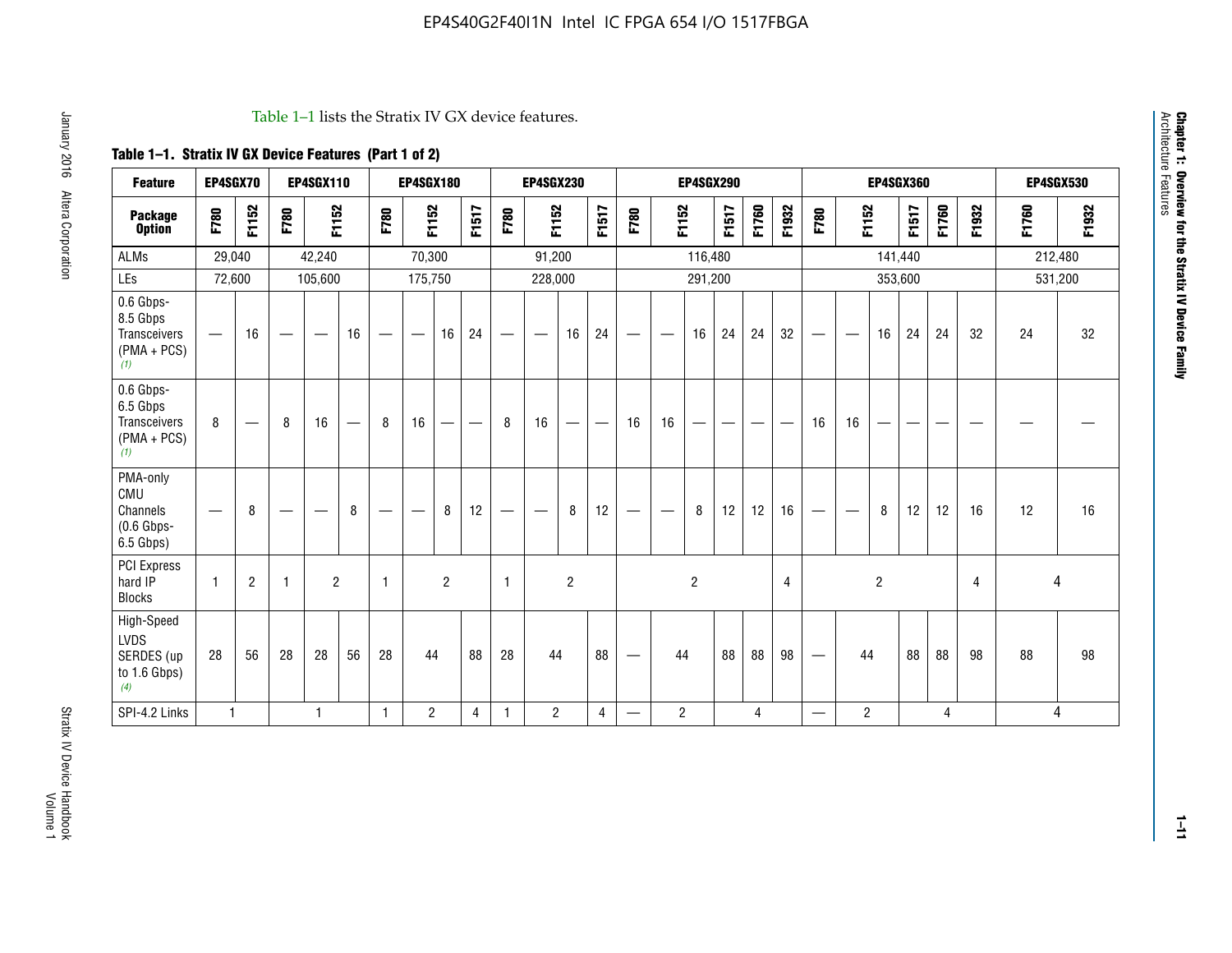**Table 1–1. Stratix IV GX Device Features (Part 2 of 2)**

| <b>Feature</b>                                       | EP4SGX70                      |                        |                             | <b>EP4SGX110</b>            |                       |                             | EP4SGX180                   |                                 |                        |                             | EP4SGX230                   |                        |                        |                             |                                        | EP4SGX290              |                        |                        |                        |                             |                             |                        | EP4SGX360          |                        |                        | <b>EP4SGX530</b>  |                   |
|------------------------------------------------------|-------------------------------|------------------------|-----------------------------|-----------------------------|-----------------------|-----------------------------|-----------------------------|---------------------------------|------------------------|-----------------------------|-----------------------------|------------------------|------------------------|-----------------------------|----------------------------------------|------------------------|------------------------|------------------------|------------------------|-----------------------------|-----------------------------|------------------------|--------------------|------------------------|------------------------|-------------------|-------------------|
| <b>Package</b><br><b>Option</b>                      | F780                          | F1152                  | F780                        | F1152                       |                       | F780                        | F1152                       |                                 | F1517                  | F780                        | F1152                       |                        | F1517                  | F780                        | F1152                                  |                        | F1517                  | F1760                  | F1932                  | F780                        | F1152                       |                        | F1517              | F1760                  | F1932                  | F1760             | F1932             |
| M9K Blocks<br>(256x)<br>36 bits)                     | 462                           |                        |                             | 660                         |                       |                             | 950                         |                                 |                        |                             | 1,235                       |                        |                        |                             |                                        | 936                    |                        |                        |                        |                             |                             |                        | 1,248              |                        |                        | 1,280             |                   |
| M144K<br>Blocks<br>(2048 x)<br>72 bits)              | 16                            |                        |                             | 16                          |                       |                             | 20                          |                                 |                        |                             | 22                          |                        |                        |                             |                                        | 36                     |                        |                        |                        |                             |                             | 48                     |                    |                        |                        | 64                |                   |
| <b>Total Memory</b><br>(MLAB+M9K<br>+M144K) Kb       | 7,370                         |                        |                             | 9,564                       |                       |                             | 13,627                      |                                 |                        |                             | 17,133                      |                        |                        |                             |                                        | 17,248                 |                        |                        |                        |                             |                             | 22,564                 |                    |                        |                        | 27,376            |                   |
| Embedded<br><b>Multipliers</b><br>$18 \times 18$ (2) | 384                           |                        |                             | 512                         |                       |                             | 920                         |                                 |                        |                             | 1,288                       |                        |                        |                             |                                        | 832                    |                        |                        |                        |                             |                             | 1,040                  |                    |                        | 1,02<br>4              | 1,024             |                   |
| PLLs                                                 | 3                             | 4                      | 3                           | 4                           |                       | 3                           | 6                           |                                 | 8                      | 3                           | 6                           |                        | $\, 8$                 | 4                           | 6                                      |                        | 8                      | 12                     | 12                     | 4                           | 6                           |                        | 8                  | 12                     | 12                     | 12                | 12                |
| User I/Os $(3)$                                      | 372                           | 488                    | 372                         | 372                         | 48<br>8               | 372                         | 56<br>4                     | 56<br>4                         | 74<br>4                | 372                         | 564                         | 56<br>4                | 74<br>$\overline{4}$   | 289                         | 564                                    | 56<br>4                | 74<br>4                | 88<br>0                | 92<br>$\mathbf 0$      | 289                         | 564                         | 56<br>4                | 74                 | 88<br>$\mathbf{0}$     | 920                    | 880               | 920               |
| Speed Grade<br>(fastest to<br>slowest) $(5)$         | $-2\times$ ,<br>$-3,$<br>$-4$ | $-2,$<br>$-3,$<br>$-4$ | $-2\times$<br>$-3,$<br>$-4$ | $-2\times$<br>$-3,$<br>$-4$ | $-2,$<br>$-3$<br>$-4$ | $-2\times$<br>$-3,$<br>$-4$ | $-2$<br>×,<br>$-3,$<br>$-4$ | $-2$<br>$-3$<br>$\cdot$<br>$-4$ | $-2,$<br>$-3,$<br>$-4$ | $-2\times$<br>$-3,$<br>$-4$ | $-2\times$<br>$-3,$<br>$-4$ | $-2,$<br>$-3,$<br>$-4$ | $-2,$<br>$-3,$<br>$-4$ | $-2\times$<br>$-3,$<br>$-4$ | $-2\times$<br>$\cdot$<br>$-3,$<br>$-4$ | $-2,$<br>$-3,$<br>$-4$ | $-2,$<br>$-3,$<br>$-4$ | $-2,$<br>$-3,$<br>$-4$ | $-2,$<br>$-3,$<br>$-4$ | $-2\times$<br>$-3,$<br>$-4$ | $-2\times$<br>$-3,$<br>$-4$ | $-2,$<br>$-3,$<br>$-4$ | -2,<br>$-3,$<br>-4 | $-2,$<br>$-3,$<br>$-4$ | $-2,$<br>$-3,$<br>$-4$ | $-2, -3,$<br>$-4$ | $-2, -3,$<br>$-4$ |

#### **Notes to Table 1–1:**

(1) The total number of transceivers is divided equally between the left and right side of each device, except for the devices in the F780 package. These devices have eight transceiver channels located only on the right side of the device.

- (2) Four multiplier adder mode.
- (3) The user I/Os count from pin-out files includes all general purpose I/O, dedicated clock pins, and dual purpose configuration pins. Transceiver pins and dedicated configuration pins are not included in the pin count.
- (4) Total pairs of high-speed LVDS SERDES take the lowest channel count of  $R_X/T_X$ .
- (5) The difference between the Stratix IV GX devices in the –2 and –2x speed grades is the number of available transceiver channels. The –2 device allows you to use the transceiver CMU blocks as transceiver channels. The –2x device does NOT allow you to use the CMU blocks as transceiver channels. In addition to the reduction of available transceiver channels in the Stratix IV GX –2x device, the data rates in the –2x device are limited to 6.5 Gbps.

January 2016 Altera Corporation

Altera Corporation

January 2016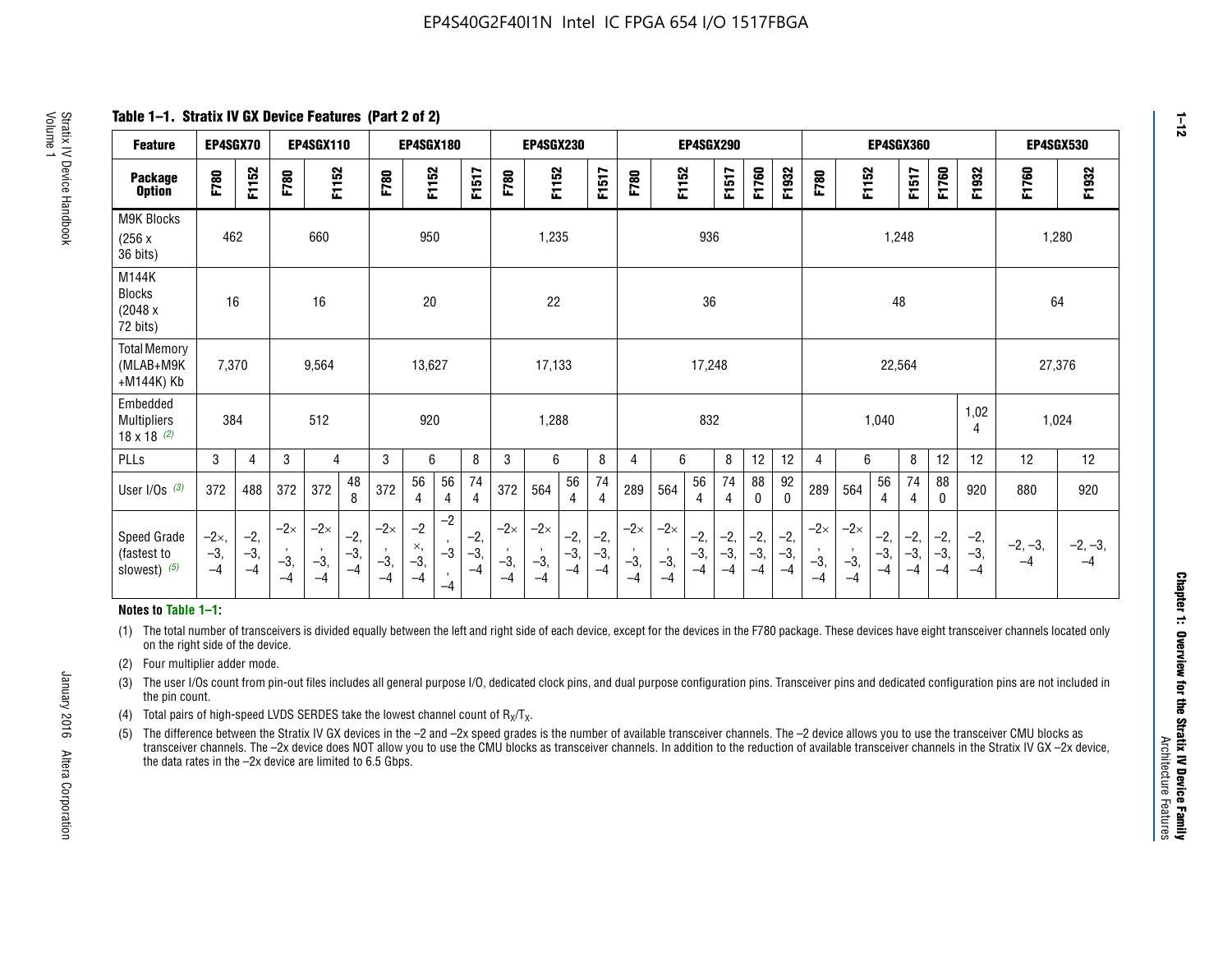Table 1–2 lists the Stratix IV GX device package options.

#### **Table 1–2. Stratix IV GX Device Package Options** *(1)***,** *(2)*

| <b>Device</b> |                  | <b>F780</b><br>(29 mm x 29 mm) $(6)$ | F1152<br>$(35 \, \text{mm} \times 35 \, \text{mm})$<br>(6) |             | <b>F1152</b><br>$(35$ mm x 35 mm) $(5)$ , $(7)$ | F1517<br>(40 mm x 40 mm)<br>$(5)$ $(7)$ | <b>F1760</b><br>$(42.5 \text{ mm} \times 42.5 \text{ mm})$<br>$\boldsymbol{v}$ | F1932<br>$(45 \, \text{mm} \times 45 \, \text{mm})$<br>(7) |
|---------------|------------------|--------------------------------------|------------------------------------------------------------|-------------|-------------------------------------------------|-----------------------------------------|--------------------------------------------------------------------------------|------------------------------------------------------------|
| EP4SGX70      | <b>DF29</b>      |                                      |                                                            | <b>HF35</b> |                                                 |                                         |                                                                                |                                                            |
| EP4SGX110     | DF <sub>29</sub> |                                      | FF35                                                       | <b>HF35</b> |                                                 |                                         |                                                                                |                                                            |
| EP4SGX180     | DF <sub>29</sub> |                                      | FF35                                                       |             | <b>HF35</b>                                     | KF40                                    |                                                                                |                                                            |
| EP4SGX230     | DF <sub>29</sub> |                                      | FF35                                                       |             | <b>HF35</b>                                     | KF40                                    |                                                                                |                                                            |
| EP4SGX290     |                  | FH29 $(3)$                           | <b>FF35</b>                                                |             | <b>HF35</b>                                     | KF40                                    | KF43                                                                           | <b>NF45</b>                                                |
| EP4SGX360     |                  | FH29 $(3)$                           | <b>FF35</b>                                                |             | <b>HF35</b>                                     | KF40                                    | KF43                                                                           | <b>NF45</b>                                                |
| EP4SGX530     |                  |                                      |                                                            |             | HH35 (4)                                        | KH40 (4)                                | KF43                                                                           | <b>NF45</b>                                                |

#### **Notes to Table 1–2:**

(1) Device packages in the same column and marked under the same arrow sign have vertical migration capability.

(2) Use the Pin Migration Viewer in the Pin Planner to verify the pin migration compatibility when migrating devices. For more information, refer to *[I/O Management](http://www.altera.com/literature/hb/qts/qts_qii52013.pdf)* in the *Quartus II Handbook, Volume 2*.

(3) The 780-pin EP4SGX290 and EP4SGX360 devices are available only in 33 mm x 33 mm Hybrid flip chip package.

(4) The 1152-pin and 1517-pin EP4SGX530 devices are available only in 42.5 mm x 42.5 mm Hybrid flip chip packages.

(5) When migrating between hybrid and flip chip packages, there is an additional keep-out area. For more information, refer to the *[Package Information Datasheet for Altera Devices](http://www.altera.com/literature/ds/dspkg.pdf)*.

(6) Devices listed in this column are available in –2x, –3, and –4 speed grades. These devices do not have on-package decoupling capacitors.

(7) Devices listed in this column are available in –2, –3, and –4 speed grades. These devices have on-package decoupling capacitors. For more information about on-package decoupling capacitor value in each device, refer to Table 1–3.

 $\mathbb{D}$  On-package decoupling reduces the need for on-board or PCB decoupling capacitors by satisfying the transient current requirements at higher frequencies. The *[Power Delivery Network](http://www.altera.com/literature/ug/pdn_tool_stxiv.zip)* design tool for Stratix IV devices accounts for the on-package decoupling and reflects the reduced requirements for PCB decoupling capacitors.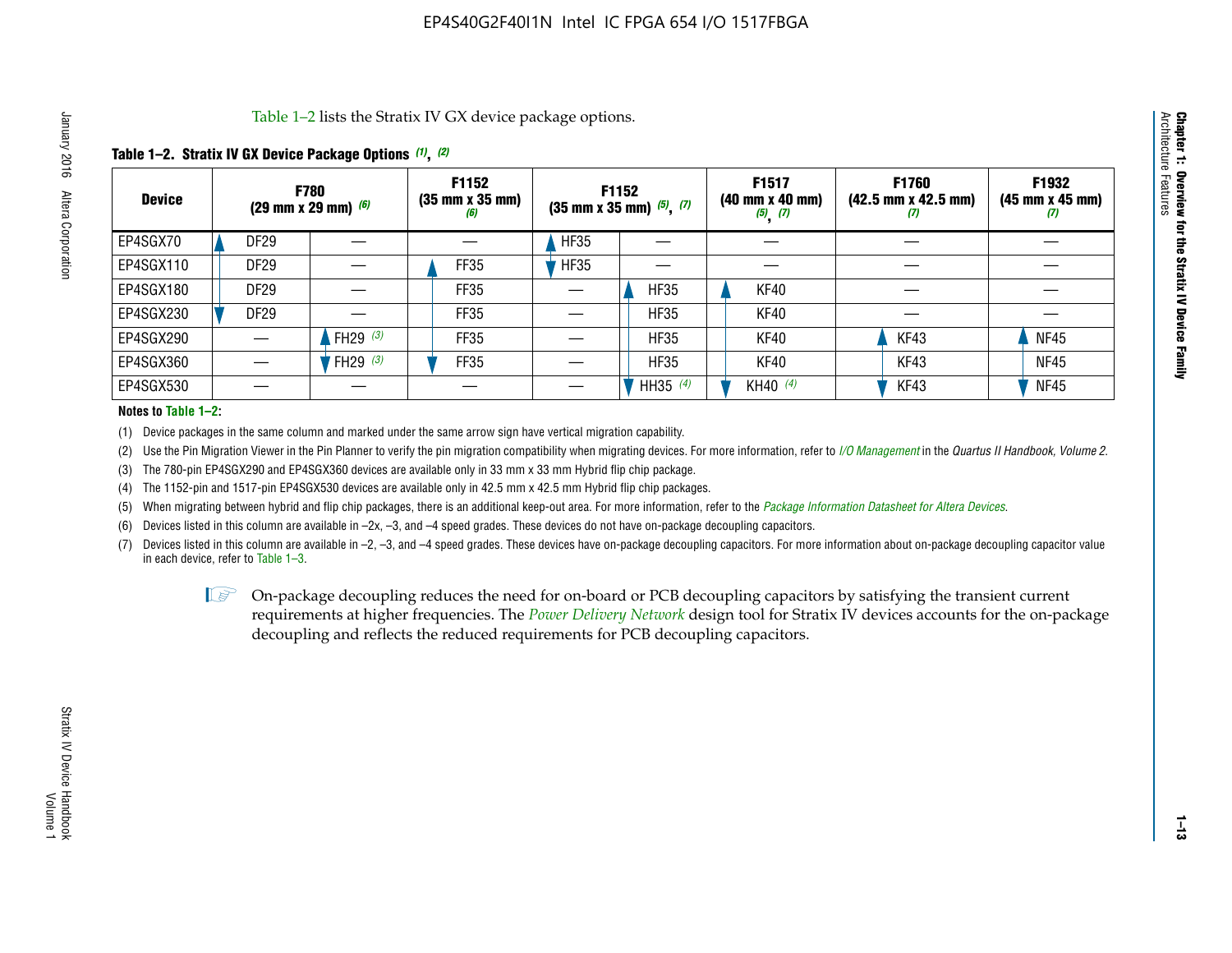| <b>Ordering Information</b> |             | <b>V<sub>cc</sub></b>               | V <sub>ccio</sub>    | V <sub>CCL_GXB</sub>         | $V_{\texttt{CCA}\_\textsf{L/R}}$ | $V_{CCT}$ and $V_{CCR}$ (Shared)              |
|-----------------------------|-------------|-------------------------------------|----------------------|------------------------------|----------------------------------|-----------------------------------------------|
|                             |             |                                     |                      |                              |                                  |                                               |
| EP4SGX70                    | <b>HF35</b> | $2\times1$ uF + $2\times470$ nF     | 10nF per bank $(2)$  | 100nF per transceiver block  | 100nF                            | $1 \times 470$ nF + $1 \times 47$ nF per side |
| EP4SGX110                   | <b>HF35</b> | $2\times1$ uF + 2 $\times$ 470nF    | 10nF per bank $(2)$  | 100nF per transceiver block  | 100 <sub>nF</sub>                | $1\times470$ nF + $1\times47$ nF per side     |
| EP4SGX180                   | <b>HF35</b> | $2\times1$ uF + $2\times470$ nF     | 10nF per bank $(2)$  | 100nF per transceiver block  | 100 <sub>n</sub> F               | $1 \times 470$ nF + $1 \times 47$ nF per side |
|                             | KF40        |                                     |                      |                              |                                  |                                               |
|                             | <b>HF35</b> |                                     |                      |                              |                                  | $1 \times 470$ nF + $1 \times 47$ nF          |
| EP4SGX230                   | KF40        | $2\times1$ uF + $2\times470$ nF     | 10 nF per bank $(2)$ | 100 nF per transceiver block | 100 nF                           | per side                                      |
|                             | <b>HF35</b> |                                     |                      |                              |                                  |                                               |
|                             | KF40        |                                     |                      |                              |                                  | $1 \times 470$ nF + $1 \times 47$ nF          |
| EP4SGX290                   | KF43        | $4 \times 1$ uF + $4 \times 470$ nF | 10 nF per bank $(2)$ | 100 nF per transceiver block | 100nF                            | per side                                      |
|                             | <b>NF45</b> |                                     |                      |                              |                                  |                                               |
|                             | <b>HF35</b> |                                     |                      |                              |                                  |                                               |
|                             | KF40        |                                     |                      |                              |                                  | $1 \times 470$ nF + $1 \times 47$ nF          |
| EP4SGX360                   | KF43        | $4 \times 1$ uF + $4 \times 470$ nF | 10 nF per bank $(2)$ | 100 nF per transceiver block | 100 nF                           | per side                                      |
|                             | <b>NF45</b> |                                     |                      |                              |                                  |                                               |
|                             | <b>HH35</b> |                                     |                      |                              |                                  |                                               |
|                             | <b>KH40</b> |                                     |                      |                              |                                  | $1 \times 470$ nF + $1 \times 47$ nF          |
| EP4SGX530                   | KF43        | $4 \times 1$ uF + $4 \times 470$ nF | 10 nF per bank $(2)$ | 100 nF per transceiver block | 100 nF                           | per side                                      |
|                             | <b>NF45</b> |                                     |                      |                              |                                  |                                               |

**Notes to Table 1–3:**

(1) Table 1-3 refers to production devices on-package decoupling. For more information about decoupling design of engineering sample (ES) devices, contact [Altera Technical Support](http://mysupport.altera.com/eservice/login.asp).

(2) For I/O banks  $3(*)$ ,  $4(*)$ ,  $7(*)$ , and  $8(*)$  only. There is no OPD for I/O bank  $1(*)$ ,  $2(*)$ ,  $5(*)$ , and  $6(*)$ .

**1–14**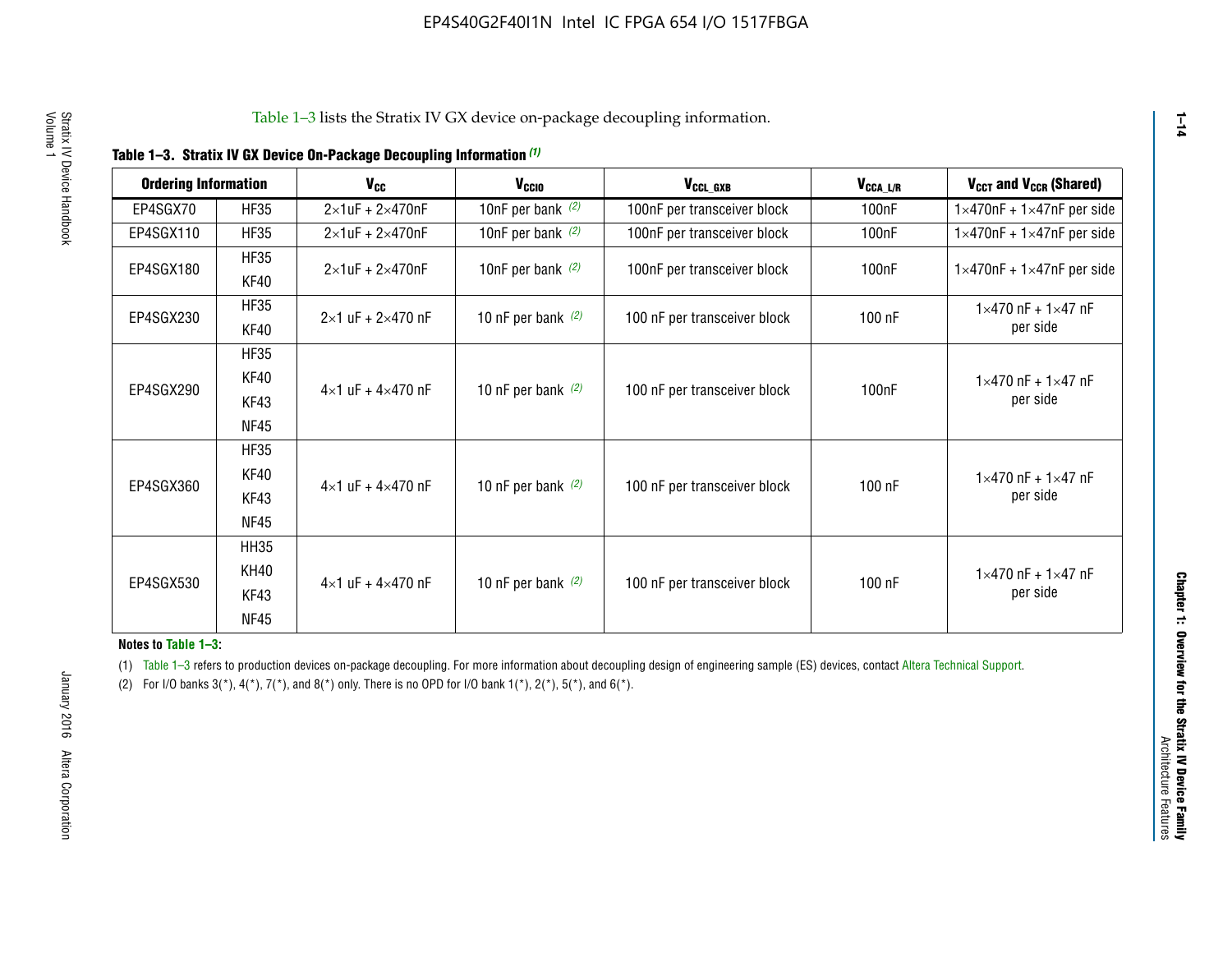#### Table 1–4 lists the Stratix IV E device features.

#### **Table 1–4. Stratix IV E Device Features**

| <b>Feature</b>                                      | <b>EP4SE230</b> |     | <b>EP4SE360</b>                          |              | <b>EP4SE530</b> |              |                | <b>EP4SE820</b> |                 |
|-----------------------------------------------------|-----------------|-----|------------------------------------------|--------------|-----------------|--------------|----------------|-----------------|-----------------|
| Package Pin Count                                   | 780             | 780 | 1152                                     | 1152         | 1517            | 1760         | 1152           | 1517            | 1760            |
| ALMs                                                | 91,200          |     | 141,440                                  |              | 212,480         |              |                | 325,220         |                 |
| LEs                                                 | 228,000         |     | 353,600                                  |              | 531,200         |              |                | 813,050         |                 |
| High-Speed LVDS<br>SERDES (up to<br>1.6 Gbps) $(1)$ | 56              | 56  | 88                                       | 88           | 112             | 112          | 88             | 112             | 132             |
| SPI-4.2 Links                                       | 3               | 3   | 4                                        | 4            |                 | 6            | $\overline{4}$ | 6               | 6               |
| <b>M9K Blocks</b><br>(256 x 36 bits)                | 1,235           |     | 1,248                                    |              | 1,280           |              |                | 1610            |                 |
| M144K Blocks<br>(2048 x 72 bits)                    | 22              |     | 48                                       |              | 64              |              |                | 60              |                 |
| <b>Total Memory</b><br>$(MLAB+M9K+$<br>M144K) Kb    | 17,133          |     | 22,564                                   |              | 27,376          |              |                | 33,294          |                 |
| <b>Embedded Multipliers</b><br>$(18 \times 18)$ (2) | 1,288           |     | 1,040                                    |              | 1,024           |              |                | 960             |                 |
| PLLs                                                | 4               | 4   | 8                                        | 8            | 12              | 12           | 8              | 12              | 12 <sup>2</sup> |
| User I/Os $(3)$                                     | 488             | 488 | 744                                      | 744          | 976             | 976          | 744(4)         | 976(4)          | 1120 $(4)$      |
| Speed Grade<br>(fastest to slowest)                 |                 |     | $-2, -3, -4$ $ -2, -3, -4$ $ -2, -3, -4$ | $-2, -3, -4$ | $-2, -3, -4$    | $-2, -3, -4$ | $-3, -4$       | $-3, -4$        | $-3, -4$        |

#### **Notes to Table 1–4:**

(1) The user I/O count from the pin-out files include all general purpose I/Os, dedicated clock pins, and dual purpose configuration pins. Transceiver pins and dedicated configuration pins are not included in the pin count.

(2) Four multiplier adder mode.

(3) Total pairs of high-speed LVDS SERDES take the lowest channel count of  $R_X/T_X$ .

(4) This data is preliminary.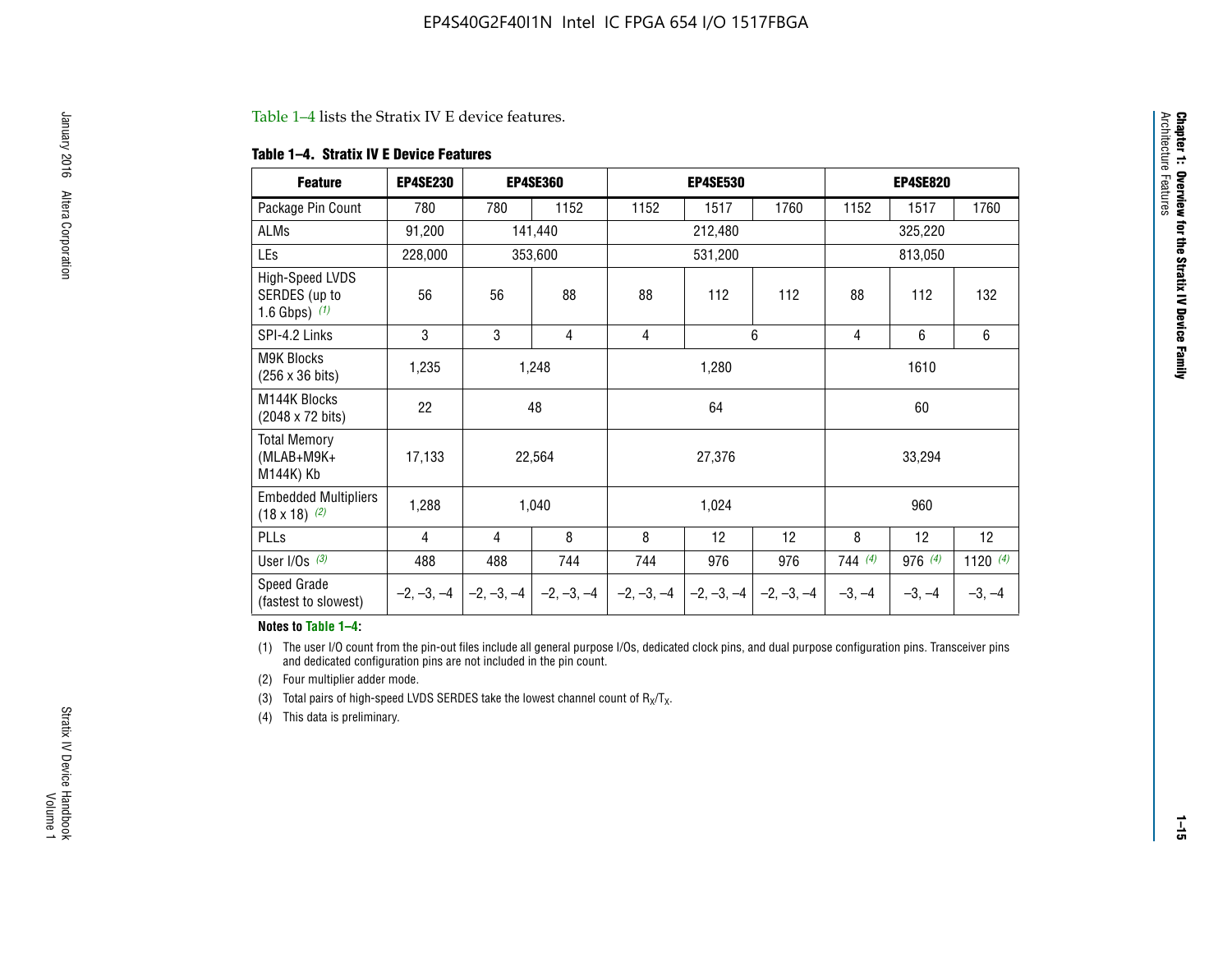Table 1–5 summarizes the Stratix IV E device package options.

| <b>Device</b> | <b>F780</b><br>$(29 \text{ mm} \times 29 \text{ mm})$ $(5)$ , $(6)$ | F1152<br>$(35 \text{ mm} \times 35 \text{ mm})$ $(5)$ , $(7)$ | F <sub>1517</sub><br>$(40 \text{ mm} \times 40 \text{ mm})$ (7) | <b>F1760</b><br>$(42.5$ mm x 42.5 mm) $(7)$ |
|---------------|---------------------------------------------------------------------|---------------------------------------------------------------|-----------------------------------------------------------------|---------------------------------------------|
| EP4SE230      | F29                                                                 |                                                               |                                                                 |                                             |
| EP4SE360      | H <sub>29</sub> $(3)$                                               | F35                                                           |                                                                 |                                             |
| EP4SE530      |                                                                     | H35 $(4)$                                                     | H40 $(4)$                                                       | F43                                         |
| EP4SE820      |                                                                     | H35 $(4)$                                                     | H40 $(4)$                                                       | F43                                         |

**Table 1–5. Stratix IV E Device Package Options** *(1)***,** *(2)*

#### **Notes to Table 1–5:**

(1) Device packages in the same column and marked under the same arrow sign have vertical migration capability.

(2) Use the Pin Migration Viewer in the Pin Planner to verify the pin migration compatibility when migrating devices. For more information, refer to *[I/O Management](http://www.altera.com/literature/hb/qts/qts_qii52013.pdf)* in the *Quartus II Handbook, Volume 2*.

(3) The 780-pin EP4SE360 device is available only in the 33 mm x 33 mm Hybrid flip chip package.

(4) The 1152-pin and 1517-pin for EP4SE530 and EP4SE820 devices are available only in the 42.5 mm x 42.5 mm Hybrid flip chip package.

(5) When migrating between hybrid and flip chip packages, there is an additional keep-out area. For more information, refer to the *[Package](http://www.altera.com/literature/ds/dspkg.pdf)  [Information Datasheet for Altera Devices](http://www.altera.com/literature/ds/dspkg.pdf)*.

(6) Devices listed in this column do not have on-package decoupling capacitors.

(7) Devices listed in this column have on-package decoupling capacitors. For more information about on-package decoupling capacitor value for each device, refer to Table 1–6.

Table 1–6 lists the Stratix IV E on-package decoupling information.

| Table 1–6. Stratix IV E Device On-Package Decoupling Information (1) |  |  |  |  |  |
|----------------------------------------------------------------------|--|--|--|--|--|
|----------------------------------------------------------------------|--|--|--|--|--|

|          | <b>Ordering Information</b> | V <sub>cc</sub>                     | <b>V<sub>CCIO</sub></b> |
|----------|-----------------------------|-------------------------------------|-------------------------|
| EP4SE360 | F <sub>35</sub>             | $4 \times 1$ uF + $4 \times 470$ nF | 10 nF per bank          |
|          | H <sub>35</sub>             |                                     |                         |
| EP4SE530 | H40                         | $4 \times 1$ uF + $4 \times 470$ nF | 10 nF per bank          |
|          | F43                         |                                     |                         |
|          | H <sub>35</sub>             |                                     |                         |
| EP4SE820 | H40                         | $4 \times 1$ uF + $4 \times 470$ nF | 10 nF per bank          |
|          | F43                         |                                     |                         |

**Note to Table 1–6:**

(1) Table 1–6 refers to production devices on-package decoupling. For more information about decoupling design of engineering sample (ES) devices, contact [Altera Technical Support](http://mysupport.altera.com/eservice/login.asp).

Table 1–7 lists the Stratix IV GT device features.

| <b>Feature</b>                       | <b>EP4S40G2</b> | <b>EP4S40G5</b> | <b>EP4S100G2</b> | <b>EP4S100G3</b> | <b>EP4S100G4</b> | <b>EP4S100G5</b> |         |
|--------------------------------------|-----------------|-----------------|------------------|------------------|------------------|------------------|---------|
| Package Pin Count                    | 1517            | 1517            | 1517             | 1932             | 1932             | 1517             | 1932    |
| <b>ALMs</b>                          | 91,200          | 212,480         | 91,200           | 116,480          | 141,440          | 212.480          |         |
| LEs                                  | 228,000         | 531,200         | 228,000          | 291,200          | 353,600          |                  | 531,200 |
| <b>Total Transceiver</b><br>Channels | 36              | 36              | 36               | 48               | 48               | 36               | 48      |

**Table 1–7. Stratix IV GT Device Features (Part 1 of 2)**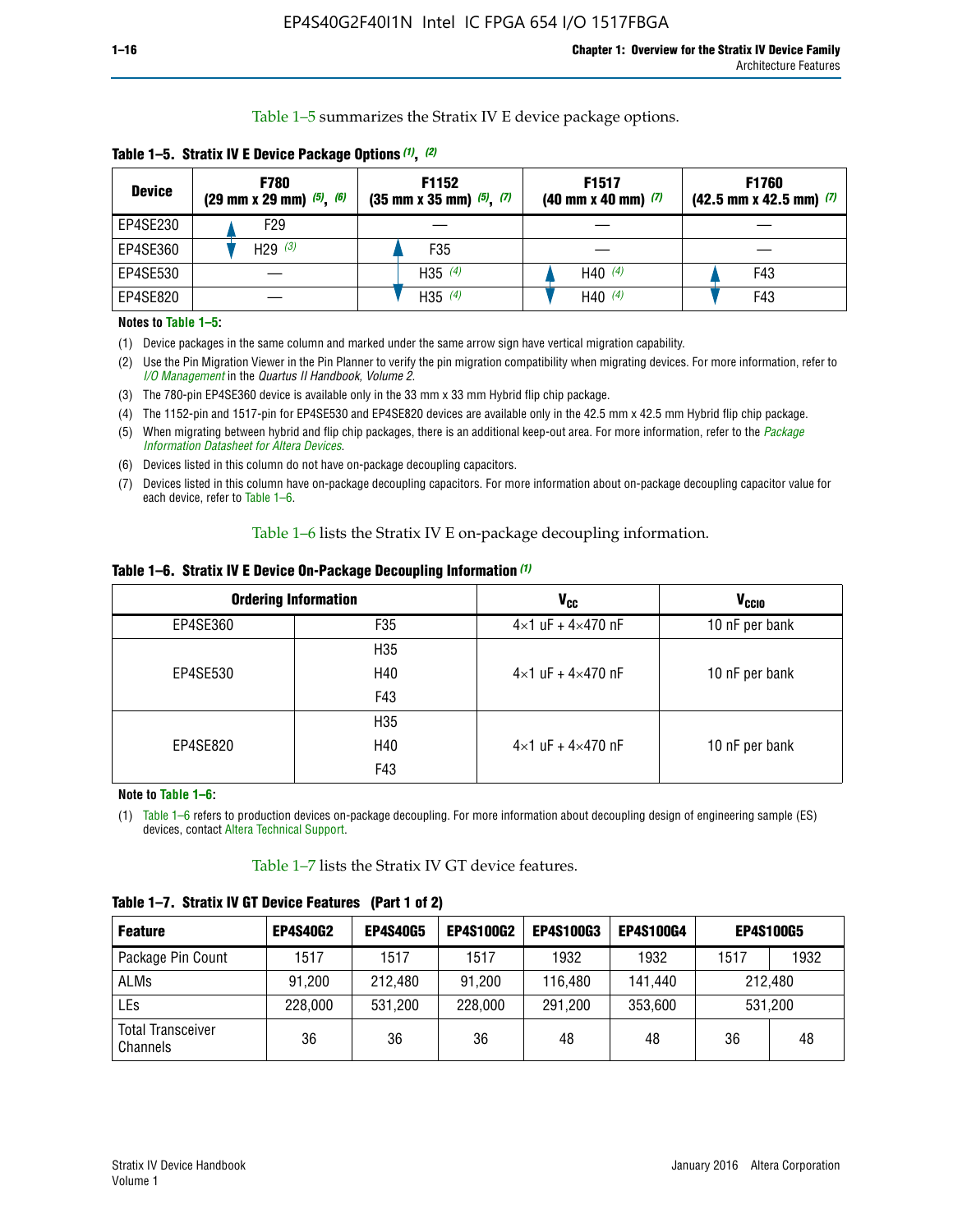#### **Table 1–7. Stratix IV GT Device Features (Part 2 of 2)**

| <b>Feature</b>                                                              | <b>EP4S40G2</b> | <b>EP4S40G5</b> | <b>EP4S100G2</b> | <b>EP4S100G3</b> | <b>EP4S100G4</b> |                           | <b>EP4S100G5</b> |
|-----------------------------------------------------------------------------|-----------------|-----------------|------------------|------------------|------------------|---------------------------|------------------|
| 10G Transceiver<br>Channels<br>(600 Mbps - 11.3 Gbps<br>with PMA + PCS)     | 12              | 12              | 24               | 24               | 24               | 24                        | 32               |
| 8G Transceiver<br>Channels<br>(600 Mbps - 8.5 Gbps<br>with PMA + PCS) $(1)$ | 12              | 12              | $\pmb{0}$        | 8                | 8                | $\mathbf 0$               | $\mathbf 0$      |
| PMA-only CMU<br>Channels<br>(600 Mbps- 6.5 Gbps)                            | 12              | 12              | 12               | 16               | 16               | 12                        | 16               |
| PCIe hard IP Blocks                                                         | $\overline{2}$  | $\overline{2}$  | $\overline{2}$   | $\overline{4}$   | $\overline{4}$   | $\overline{2}$            | $\overline{4}$   |
| <b>High-Speed LVDS</b><br><b>SERDES</b><br>(up to 1.6 Gbps) $(2)$           | 46              | 46              | 46               | 47               | 47               | 46                        | 47               |
| SP1-4.2 Links                                                               | $\overline{2}$  | $\overline{2}$  | $\overline{2}$   | $\overline{2}$   | $\overline{2}$   | $\overline{2}$            | $2^{\circ}$      |
| <b>M9K Blocks</b><br>(256 x 36 bits)                                        | 1,235           | 1,280           | 1,235            | 936              | 1,248            |                           | 1,280            |
| M144K Blocks<br>(2048 x 72 bits)                                            | 22              | 64              | 22               | 36               | 48               |                           | 64               |
| Total Memory (MLAB +<br>M9K + M144K) Kb                                     | 17,133          | 27,376          | 17,133           | 17,248           | 22,564           |                           | 27,376           |
| <b>Embedded Multipliers</b><br>$18 \times 18^{(3)}$                         | 1,288           | 1,024           | 1,288            | 832              | 1,024            |                           | 1,024            |
| PLLs                                                                        | 8               | 8               | 8                | 12               | 12               | 8                         | 12               |
| User I/Os $(4)$ , $(5)$                                                     | 654             | 654             | 654              | 781              | 781              | 654                       | 781              |
| Speed Grade<br>(fastest to slowest)                                         | $-1, -2, -3$    | $-1, -2, -3$    | $-1, -2, -3$     | $-1, -2, -3$     | $-1, -2, -3$     | $-1, -2, -3$ $-1, -2, -3$ |                  |

**Notes to Table 1–7:**

(1) You can configure all 10G transceiver channels as 8G transceiver channels. For example, the EP4S40G2F40 device has twenty-four 8G transceiver channels and the EP4S100G5F45 device has thirty-two 8G transceiver channels.

(2) Total pairs of high-speed LVDS SERDES take the lowest channel count of  $R_X/T_X$ .

(3) Four multiplier adder mode.

(4) The user I/O count from the pin-out files include all general purpose I/Os, dedicated clock pins, and dual purpose configuration pins. Transceiver pins and dedicated configuration pins are not included in the pin count.

(5) This data is preliminary.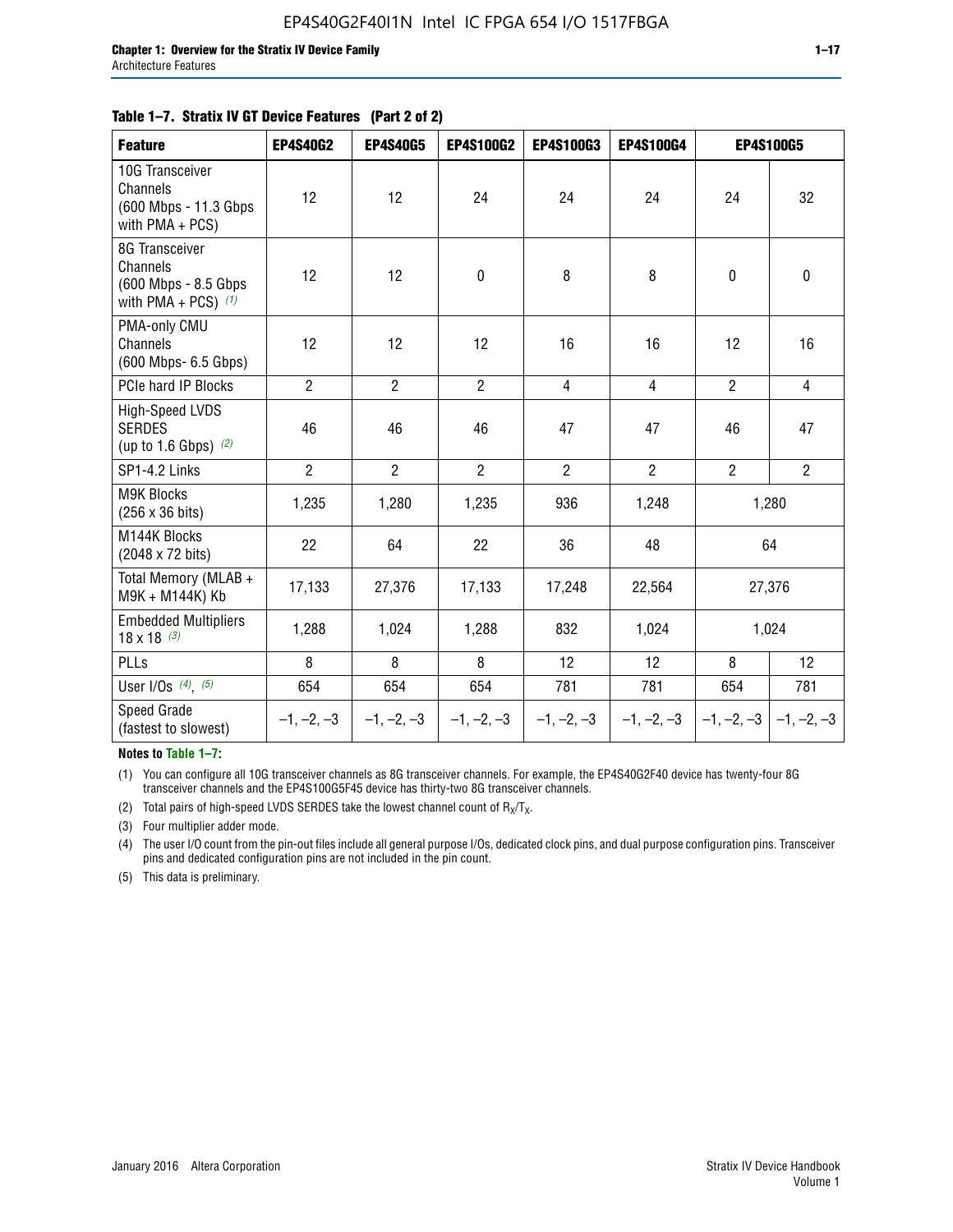Table 1–8 lists the resource counts for the Stratix IV GT devices.

| <b>Device</b>                      | <b>1517 Pin</b><br><b>1932 Pin</b><br>$(40 \text{ mm} \times 40 \text{ mm})$ $(3)$<br>(45 mm x 45 mm) |     |  |
|------------------------------------|-------------------------------------------------------------------------------------------------------|-----|--|
| <b>Stratix IV GT 40 G Devices</b>  |                                                                                                       |     |  |
| EP4S40G2                           | F40                                                                                                   |     |  |
| EP4S40G5                           | H40 $(4)$ , $(5)$                                                                                     |     |  |
| <b>Stratix IV GT 100 G Devices</b> |                                                                                                       |     |  |
| EP4S100G2                          | F40                                                                                                   |     |  |
| EP4S100G3                          |                                                                                                       | F45 |  |
| EP4S100G4                          |                                                                                                       | F45 |  |
| EP4S100G5                          | $(4)$ , $(5)$<br>H40                                                                                  | F45 |  |

#### **Notes to Table 1–8:**

(1) This table represents pin compatability; however, it does not include hard IP block placement compatability.

- (2) Devices under the same arrow sign have vertical migration capability.
- (3) When migrating between hybrid and flip chip packages, there is an additional keep-out area. For more information, refer to the *[Altera Device Package Information Data Sheet](http://www.altera.com/literature/ds/dspkg.pdf)*.
- (4) EP4S40G5 and EP4S100G5 devices with 1517 pin-count are only available in 42.5-mm x 42.5-mm Hybrid flip chip packages.
- (5) If you are using the hard IP block, migration is not possible.

Table 1–9 lists the Stratix IV GT on-package decoupling information.

**Table 1–9. Stratix IV GT Device On-Package Decoupling Information** *(1)*

| <b>Ordering</b><br><b>Information</b> | Vcc                                 | <b>V<sub>CCIO</sub></b> | V <sub>CCL GXB</sub>            | V <sub>CCA L/R</sub> | V <sub>CCT L/R</sub> | V <sub>CCR_L/R</sub> |
|---------------------------------------|-------------------------------------|-------------------------|---------------------------------|----------------------|----------------------|----------------------|
| EP4S40G2F40                           | $2 \times 1$ uF + $2 \times 470$ nF | 10 nF per bank $(2)$    | 100 nF per<br>transceiver block | $100$ nF             | $100$ nF             | $100$ nF             |
| EP4S100G2F40                          |                                     |                         |                                 |                      |                      |                      |
| EP4S100G3F45                          |                                     | 10 nF per bank $(2)$    | 100 nF per<br>transceiver block | $100$ nF             | $100$ nF             | $100$ nF             |
| EP4S100G4F45                          |                                     |                         |                                 |                      |                      |                      |
| EP4S40G5H40                           | $4\times1$ uF + $4\times470$ nF     |                         |                                 |                      |                      |                      |
| EP4S100G5H40                          |                                     |                         |                                 |                      |                      |                      |
| EP4S100G5F45                          |                                     |                         |                                 |                      |                      |                      |

**Notes to Table 1–9:**

(1) Table 1–9 refers to production devices on-package decoupling. For more information about decoupling design of engineering sample (ES) devices, contact [Altera Technical Support](http://mysupport.altera.com/eservice/login.asp).

(2) For I/O banks  $3(*)$ ,  $4(*)$ ,  $7(*)$ , and  $8(*)$  only. There is no OPD for I/O bank  $1(*)$ ,  $2(*)$ ,  $5(*)$ , and  $6(*)$ .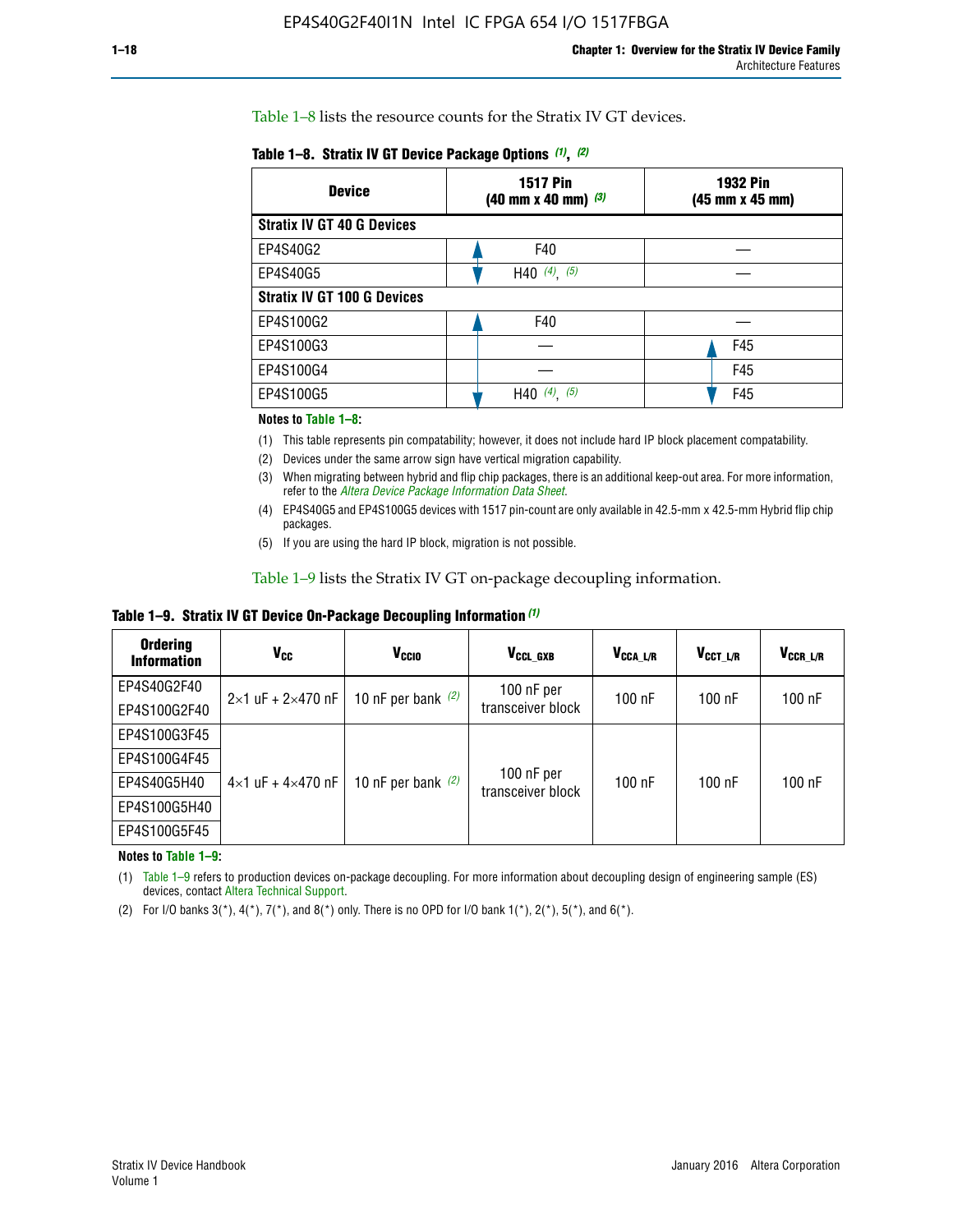# **Integrated Software Platform**

The Quartus II software provides an integrated environment for HDL and schematic design entry, compilation and logic synthesis, full simulation and advanced timing analysis, SignalTap II Logic Analyzer, and device configuration of Stratix IV designs. The Quartus II software provides the MegaWizard<sup> $M$ </sup> Plug-In Manager user interface to generate different functional blocks, such as memory, PLL, and digital signal processing logic. For transceivers, the Quartus II software provides the ALTGX MegaWizard Plug-In Manager interface that guides you through configuration of the transceiver based on your application requirements.

The Stratix IV GX and GT transceivers allow you to implement low-power and reliable high-speed serial interface applications with its fully reconfigurable hardware, optimal signal integrity, and integrated Quartus II software platform.

For more information about the QuarJanuary2016tus II software features, refer to the *[Quartus II Handbook](http://www.altera.com/literature/lit-qts.jsp)*.

# **Ordering Information**

This section describes the Stratix IV E, GT, and GX devices ordering information. Figure 1–4 shows the ordering codes for Stratix IV GX and E devices.



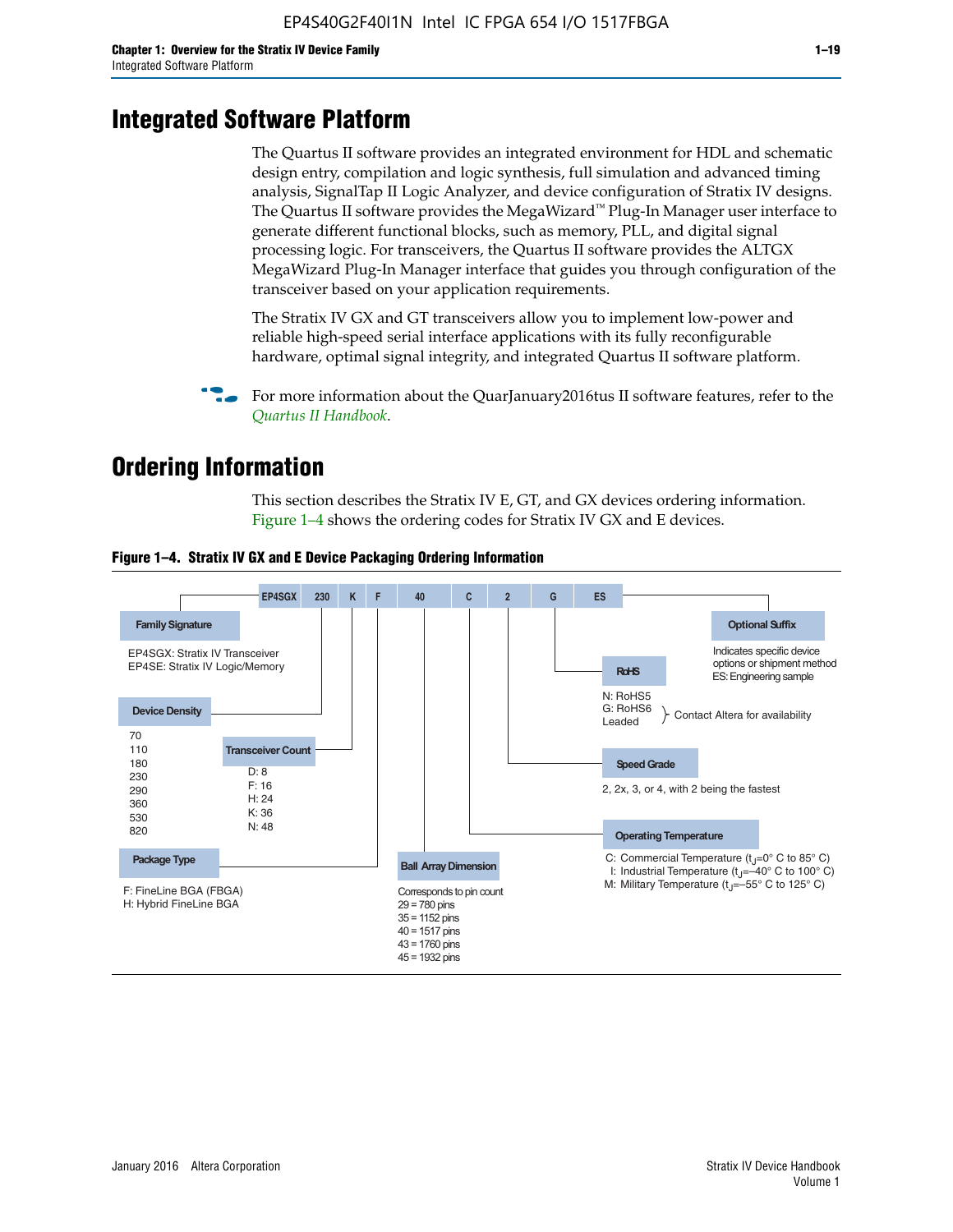Figure 1–5 shows the ordering codes for Stratix IV GT devices.





# **Document Revision History**

Table 1–10 lists the revision history for this chapter.

| Table 1–10. Document Revision History (Part 1 of 2) |  |  |  |  |  |
|-----------------------------------------------------|--|--|--|--|--|
|-----------------------------------------------------|--|--|--|--|--|

| <b>Date</b>       | <b>Version</b> | <b>Changes</b>                                              |
|-------------------|----------------|-------------------------------------------------------------|
| January 2016      | 3.5            | ■ Updated Figure 1–4 with new RoHS information              |
| September 2012    | 3.4            | ■ Updated Table 1–1 to close FB $#30986$ .                  |
|                   |                | Updated Table $1-2$ and Table $1-5$ to close FB $\#31127$ . |
| June 2011         | 3.3            | $\blacksquare$ Added military temperature to Figure 1–4.    |
| February 2011     |                | ■ Updated Table 1–7 and Table 1–8.                          |
|                   | 3.2            | $\blacksquare$ Applied new template.                        |
|                   |                | Minor text edits.                                           |
| <b>March 2010</b> |                | <b>Updated Table 1–1, Table 1–2, and Table 1–7.</b>         |
|                   |                | <b>U</b> Updated Figure 1–3.                                |
|                   | 3.1            | ■ Updated the "Stratix IV GT Devices" section.              |
|                   |                | Added two new references to the Introduction section.       |
|                   |                | Minor text edits.                                           |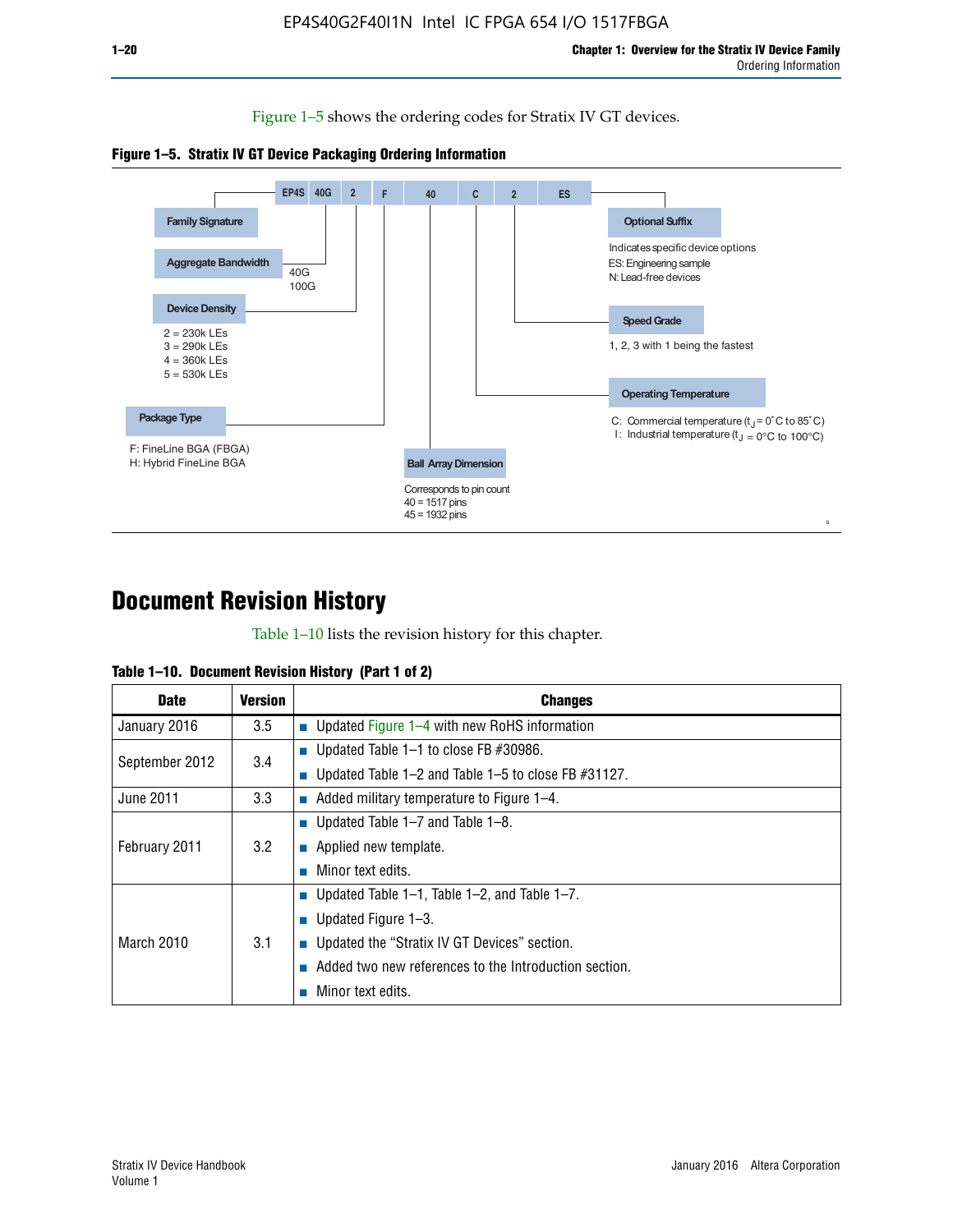#### **Table 1–10. Document Revision History (Part 2 of 2)**

| <b>Date</b>      | <b>Version</b> | <b>Changes</b>                                                                                                                                                                                                                                                                    |  |  |
|------------------|----------------|-----------------------------------------------------------------------------------------------------------------------------------------------------------------------------------------------------------------------------------------------------------------------------------|--|--|
|                  | 3.0            | ■ Updated the "Stratix IV Device Family Overview", "Feature Summary", "Stratix IV GT<br>Devices", "High-Speed Transceiver Features", "FPGA Fabric and I/O Features", "Highest<br>Aggregate Data Bandwidth", "System Integration", and "Integrated Software Platform"<br>sections. |  |  |
| November 2009    |                | $\blacksquare$ Added Table 1-3, Table 1-6, and Table 1-9.                                                                                                                                                                                                                         |  |  |
|                  |                | $\blacksquare$ Updated Table 1-1, Table 1-2, Table 1-4, Table 1-5, Table 1-7, and Table 1-8.                                                                                                                                                                                      |  |  |
|                  |                | ■ Updated Figure 1–3, Figure 1–4, and Figure 1–5.                                                                                                                                                                                                                                 |  |  |
|                  |                | $\blacksquare$ Minor text edits.                                                                                                                                                                                                                                                  |  |  |
|                  | 2.4            | $\blacksquare$ Updated Table 1-1.                                                                                                                                                                                                                                                 |  |  |
| <b>June 2009</b> |                | $\blacksquare$ Minor text edits.                                                                                                                                                                                                                                                  |  |  |
|                  |                | $\blacksquare$ Added Table 1–5, Table 1–6, and Figure 1–3.                                                                                                                                                                                                                        |  |  |
|                  |                | $\blacksquare$ Updated Figure 1-5.                                                                                                                                                                                                                                                |  |  |
| April 2009       | 2.3            | Updated Table $1-1$ , Table $1-2$ , Table $1-3$ , and Table $1-4$ .                                                                                                                                                                                                               |  |  |
|                  |                | ■ Updated "Introduction", "Feature Summary", "Stratix IV GX Devices", "Stratix IV GT<br>Devices", "Architecture Features", and "FPGA Fabric and I/O Features"                                                                                                                     |  |  |
| March 2009       | 2.2            | ■ Updated "Feature Summary", "Stratix IV GX Devices", "Stratix IV E Device", "Stratix IV<br>GT Devices", "Signal Integrity"                                                                                                                                                       |  |  |
|                  |                | Removed Tables 1-5 and 1-6                                                                                                                                                                                                                                                        |  |  |
|                  |                | $\blacksquare$ Updated Figure 1-4                                                                                                                                                                                                                                                 |  |  |
|                  |                | ■ Updated "Introduction", "Feature Summary", "Stratix IV Device Diagnostic Features",<br>"Signal Integrity", "Clock Networks", "High-Speed Differential I/O with DPA and Soft-<br>CDR", "System Integration", and "Ordering Information" sections.                                |  |  |
|                  |                | Added "Stratix IV GT 100G Devices" and "Stratix IV GT 100G Transceiver Bandwidth"<br>sections.                                                                                                                                                                                    |  |  |
| March 2009       | 2.1            | ■ Updated Table 1–1, Table 1–2, Table 1–3, and Table 1–4.                                                                                                                                                                                                                         |  |  |
|                  |                | $\blacksquare$ Added Table 1–5 and Table 1–6.                                                                                                                                                                                                                                     |  |  |
|                  |                | ■ Updated Figure 1–3 and Figure 1–4.                                                                                                                                                                                                                                              |  |  |
|                  |                | $\blacksquare$ Added Figure 1-5.                                                                                                                                                                                                                                                  |  |  |
|                  |                | Removed "Referenced Documents" section.                                                                                                                                                                                                                                           |  |  |
|                  | 2.0            | Updated "Feature Summary" on page 1-1.                                                                                                                                                                                                                                            |  |  |
|                  |                | ■ Updated "Stratix IV Device Diagnostic Features" on page 1-7.                                                                                                                                                                                                                    |  |  |
| November 2008    |                | ■ Updated "FPGA Fabric and I/O Features" on page 1-8.                                                                                                                                                                                                                             |  |  |
|                  |                | $\blacksquare$ Updated Table 1-1.                                                                                                                                                                                                                                                 |  |  |
|                  |                | Updated Table 1-2.<br>П                                                                                                                                                                                                                                                           |  |  |
|                  |                | Updated "Table 1-5 shows the total number of transceivers available in the Stratix IV GT<br>Device." on page 1-15.                                                                                                                                                                |  |  |
| <b>July 2008</b> | 1.1            | Revised "Introduction".                                                                                                                                                                                                                                                           |  |  |
| May 2008         | 1.0            | Initial release.                                                                                                                                                                                                                                                                  |  |  |